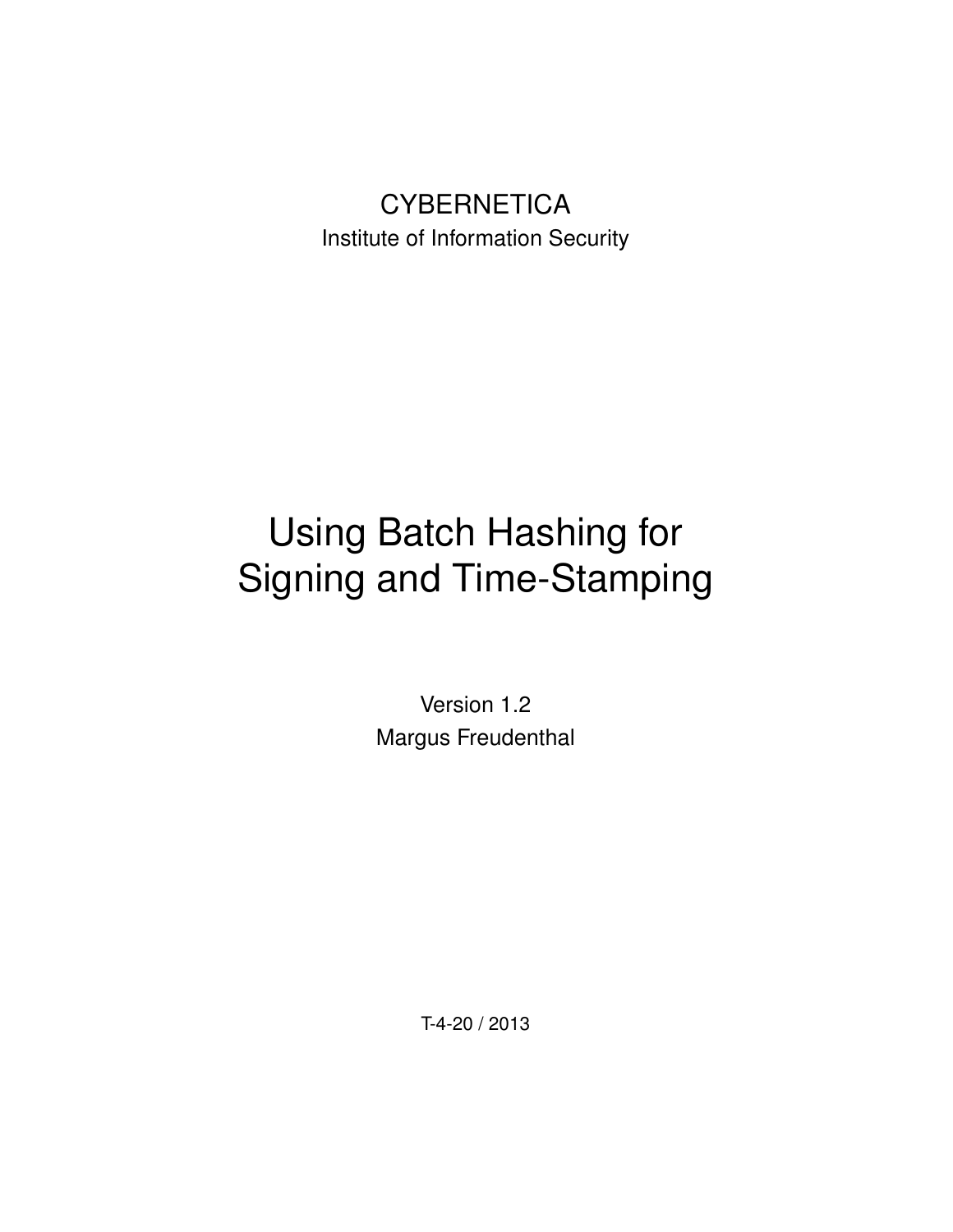Copyright  $\odot$ 2013 Margus Freudenthal. AS Cybernetica, Department of Information Security Systems

All rights reserved. The reproduction of all or part of this work is permitted for educational or research use on condition that this copyright notice is included in any copy.

Cybernetica research reports are available online at <http://research.cyber.ee/>

Mailing address: AS Cybernetica Mäe<br/>aluse  $2/1\,$ 12618 Tallinn Estonia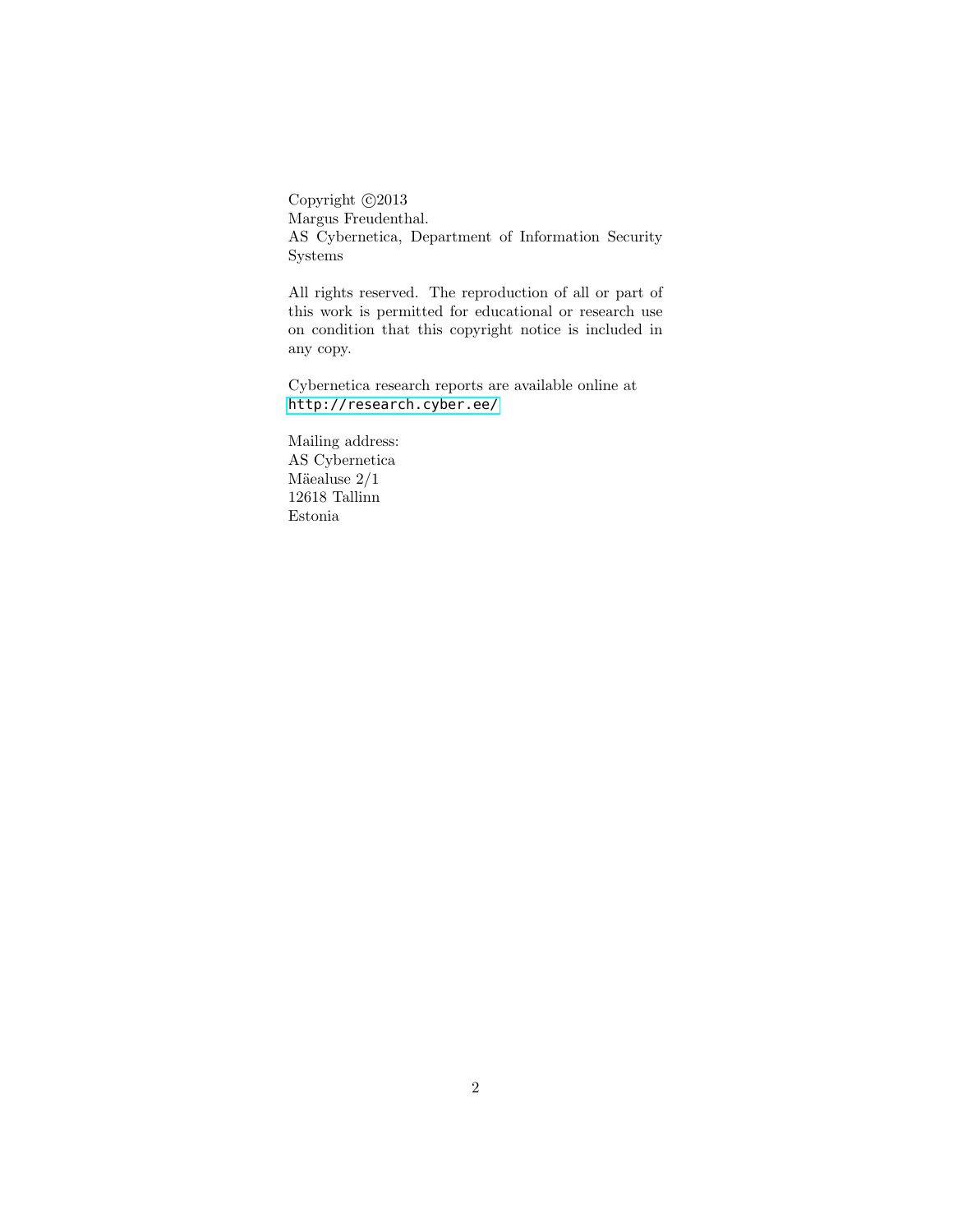## Using Batch Hashing for Signing and Time-Stamping

Margus Freudenthal

Version 1.2

#### Abstract

This report describes algorithms and data formats for creating a single hash value for a collection of messages. In addition, we create for every message a proof that this message participated in calculation of the hash value. Batch hashes can be used in applications where an expensive cryptographic operation is used in a context with high performance requirements. In particular, this specification describes how batch hashes can be used to implement batch signing and batch time-stamping.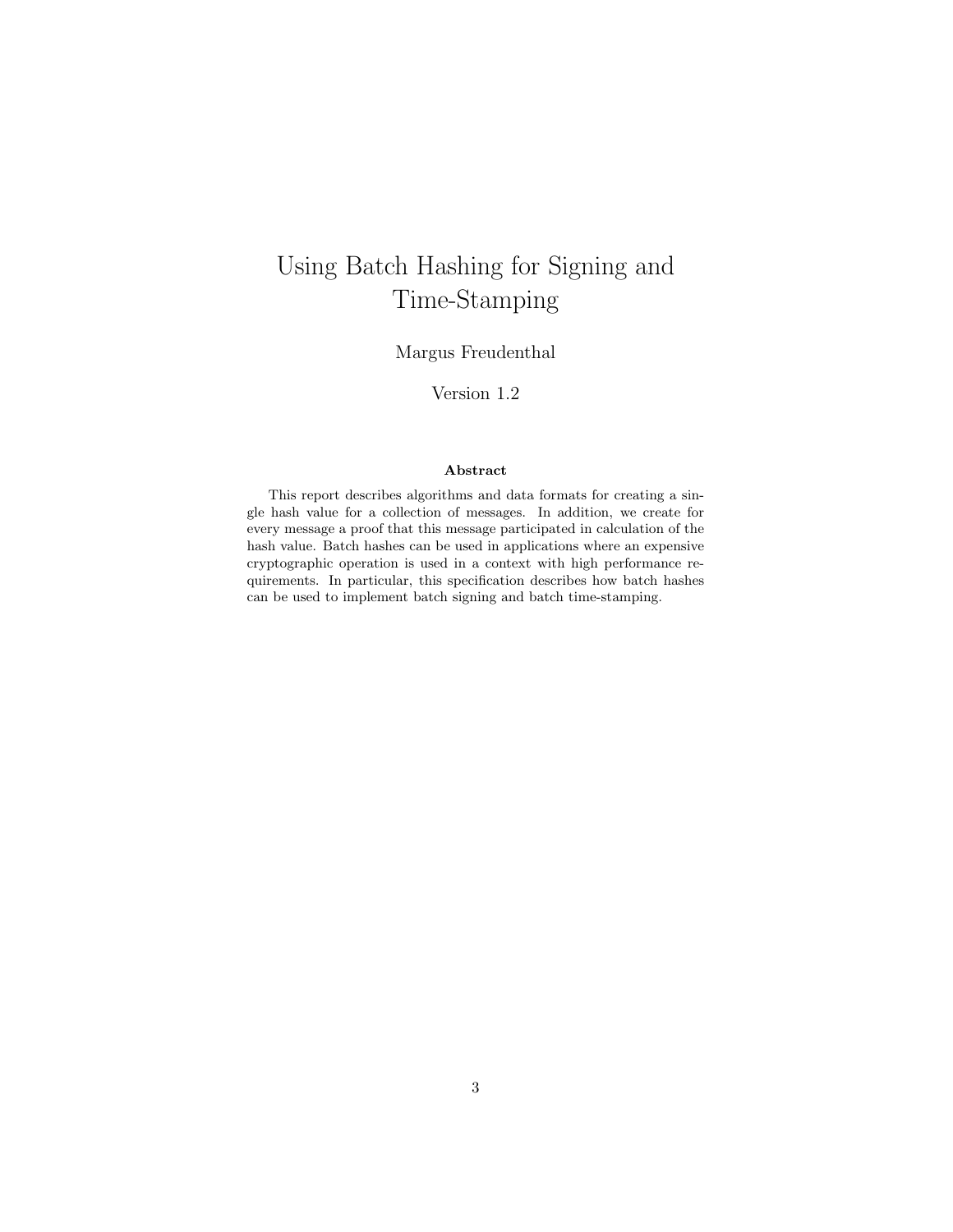## Contents

| 1        |     | Introduction                              | 5  |
|----------|-----|-------------------------------------------|----|
|          | 1.1 |                                           | 5  |
|          | 1.2 |                                           | 5  |
|          | 1.3 |                                           | 6  |
| $\bf{2}$ |     | Data Formats                              | 7  |
|          | 2.1 | General                                   | 7  |
|          | 2.2 |                                           | 7  |
|          | 2.3 |                                           | 9  |
|          | 2.4 |                                           | 10 |
|          | 2.5 |                                           | 11 |
|          |     |                                           |    |
| 3        |     | Processing Hash Chains                    | 11 |
|          | 3.1 |                                           | 12 |
|          |     | Additional Data Structures<br>3.1.1       | 13 |
|          |     | 3.1.2                                     | 13 |
|          |     | 3.1.3<br>Building the Merkle Tree         | 14 |
|          |     | 3.1.4                                     | 15 |
|          |     | 3.1.5                                     | 18 |
|          | 3.2 |                                           | 19 |
| 4        |     | Using Batch Hashes in ASiC Containers     | 21 |
|          |     | A XML Schema for Hash Chains              | 22 |
| в        |     | ASN.1 Module for DigestList Data Type     | 24 |
| C        |     | <b>Algorithm for Creating Hash Chains</b> | 24 |
| D        |     | Algorithm for Verifying Hash Chains       | 28 |
| E        |     | <b>Examples of the Data Structures</b>    | 29 |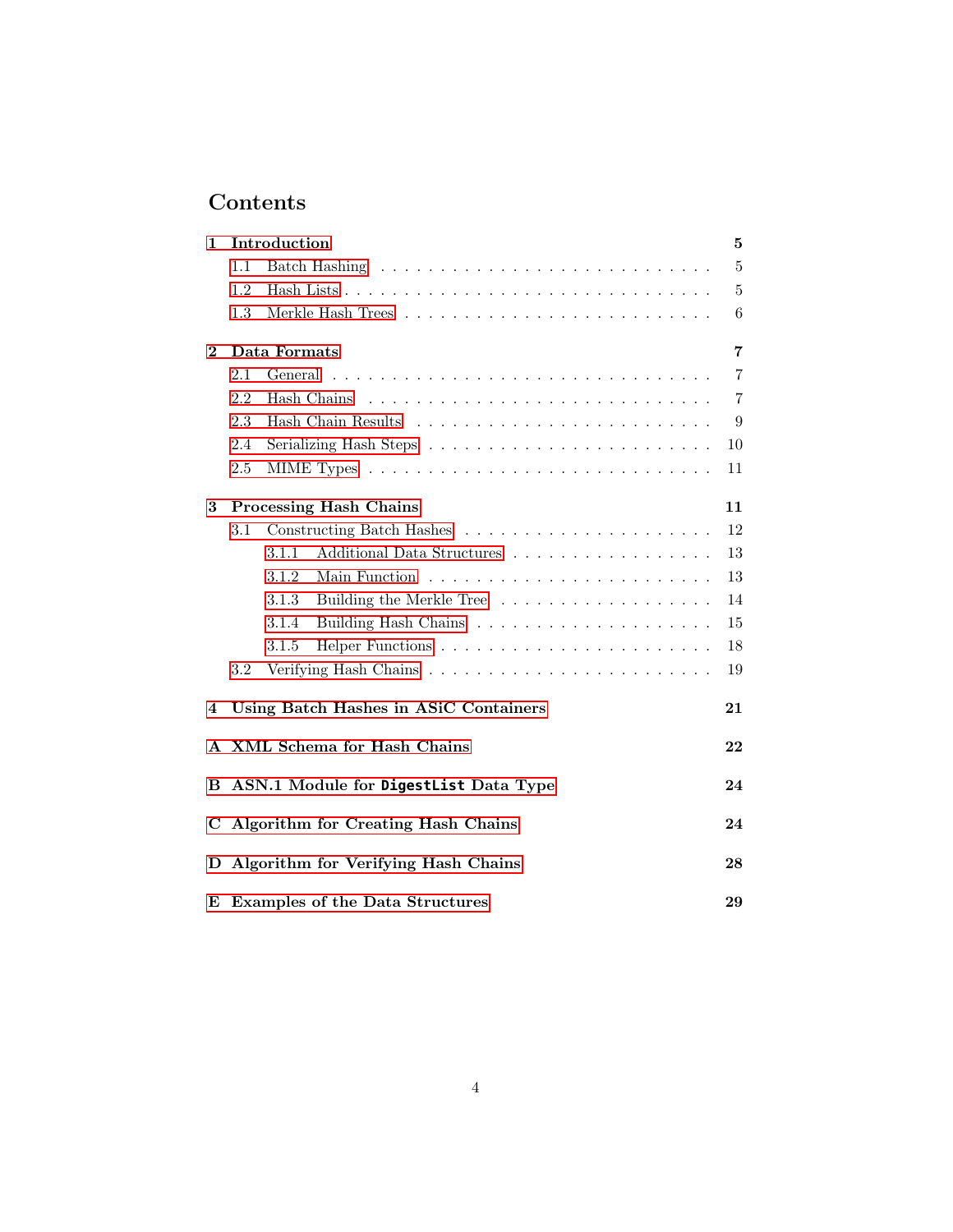### <span id="page-4-0"></span>1 Introduction

#### <span id="page-4-1"></span>1.1 Batch Hashing

Cryptographic hashing is used to reduce the size of the messages so that they can be efficiently processed by resource-consuming operations such as signing or time-stamping. This document describes a mechanism for creating batch hash of a collection of messages so that all the messages can be signed or time-stamped in one operation. In particular, this mechanism is useful in the following cases:

- signing several messages using a slow signature creation device, such as smart card;
- signing a document and attachments using only one signature operation;
- time-stamping several data files with one request to reduce the load of the time-stamping service.

More formally, by a batch hash we mean an algorithm  $H$  that, having as input a list  $M_1, \ldots, M_n$ 

of messages, creates a single hash value D and a set of proofs  $P_1, \ldots, P_n$ , so that a there exists a verification algorithm V, so that  $V(D, P_i, M_i) = 1$  whenever  $D,(P_1,\ldots,P_n) \leftarrow H(M_1,\ldots,M_n).$ 

#### <span id="page-4-2"></span>1.2 Hash Lists

A very simple method for implementing batch hashes is called hash list. In order to create a batch hash for messages  $M_1, \ldots, M_n$ , the algorithm

- 1. Hashes all the messages:  $m_i = h(M_i)$  for all  $i = 1 \ldots n$ .
- 2. Creates the hash list  $L = (m_1, m_2, \ldots, m_n)$  and computes the hash value  $D = h(L)$  of the list.
- 3. The proof  $P_i$  for any  $M_i$  consists of the hash list  $L: P_i = L$ .

In order to verify D as the hash of  $M_i$  based on the proof  $P_i$ , the verifier

- 1. Computes  $m_i = h(M_i);$
- 2. Checks if  $m_i \in L$ ;
- 3. Computes  $m = h(L)$ ; and
- 4. Verifies that  $m = D$ .

This scheme is very easy to implement and is feasible if the batch size is relatively small. The size of the proof is  $n \cdot | h |$ , where  $|h |$  is the number of output bits of h.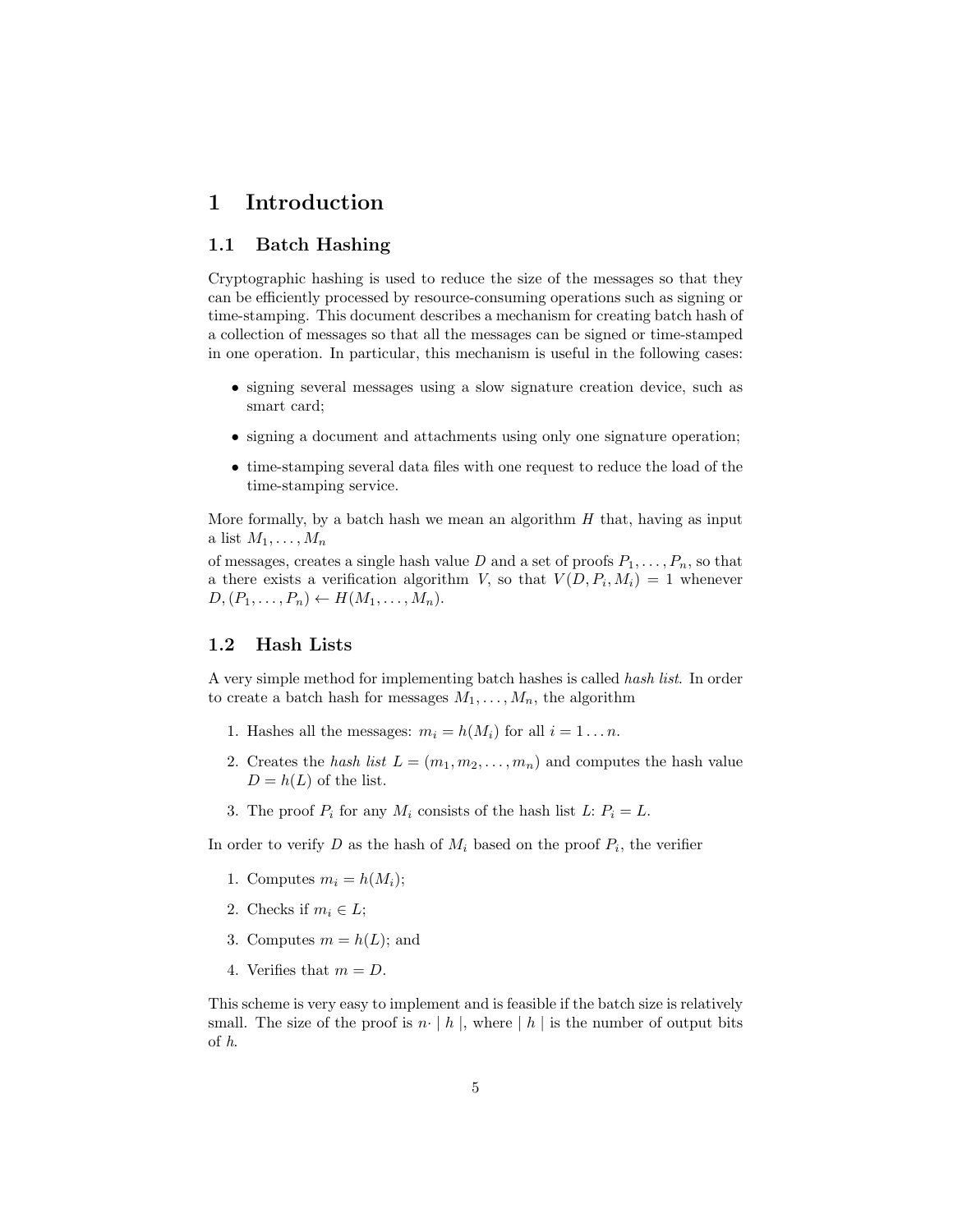#### <span id="page-5-0"></span>1.3 Merkle Hash Trees

Merkle hash tree [\[Mer80\]](#page-21-1) is a tree in which every non-leaf node is labeled with the hash of the labels of its children nodes. Merkle trees can be used to implement batch hashes. In this scheme, the hash value  $D$  is the label of the root of the tree. For any message, the proof is made up of batch residue that is different for every message and contains hashes that are needed to calculate the tree root, starting from the given message.



<span id="page-5-1"></span>Figure 1: A Merkle hash tree for  $m_1, \ldots, m_4$ .

For example, in case of  $n = 4$ , the batch hashes for a batch  $M_1, M_2, M_3, M_4$  is created (by using a hash function  $h$  via the following steps:

- 1. All the messages are hashed:  $m_i = h(M_i)$  for all  $i = 1 \ldots 4$ .
- 2. The Merkle hash tree (see Figure [1\)](#page-5-1) is computed:  $m_{12} = h(m_1, m_2)$ ,  $m_{34} = h(m_3, m_4), m = h(m_{12}, m_{34}).$
- 3. The output of the hash value,  $D = m$ .
- 4. The proofs are composed as follows:  $P_1 = \{m_2, m_{34}\}, P_2 = \{m_1, m_{34}\},$  $P_3 = \{m_4, m_{12}\}, P_4 = \{m_3, m_{12}\}.$

In order to verify, whether a hash value  $D$  is the batch hash of  $M_3$ using proof  $P_3 = \{m_4, m_{12}\},\$  the verifier:

- 1. Computes  $m_3 = h(M_3);$
- 2. Computes  $m = h(m_{12}, h(m_3, m_4))$ ; and
- 3. Compares the value  $m$  with given hash value  $D$  to see if they are the same.

Merkle hash trees are quite efficient, the length of the proof is  $|h| \cdot \log n$ , where  $|h|$  is the number of output bits of the hash function h.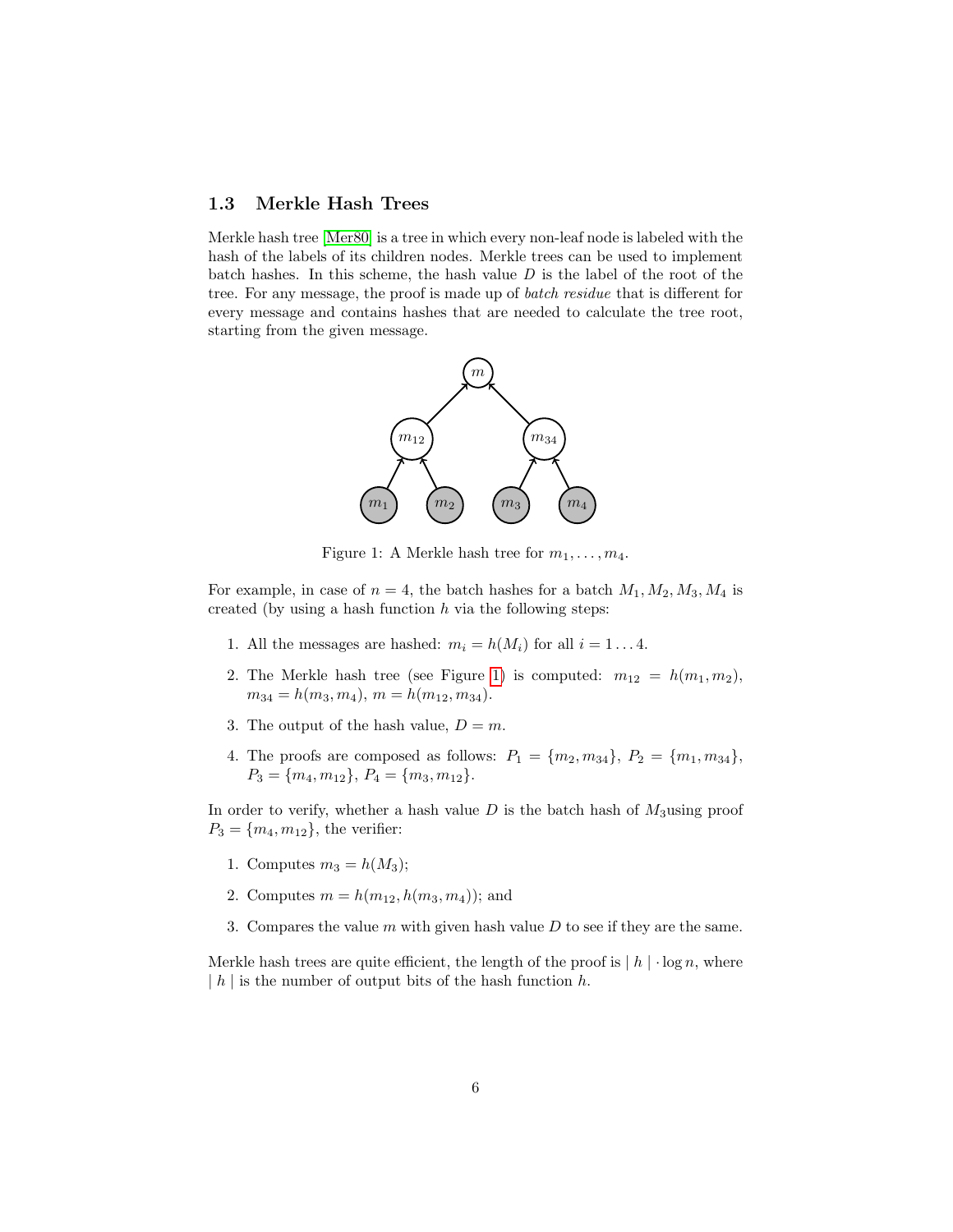## <span id="page-6-0"></span>2 Data Formats

#### <span id="page-6-1"></span>2.1 General

This chapter describes XML-based data formats for expressing hash values and proofs that are created using Merkle hash trees. Because the data format is more general and allows expressing proofs for data structures that are not derived from strictly trees, the proofs are called *hash chains*.

This specification is based on data formats defined in the XML Signature standard [\[DSI08\]](#page-21-2). Additionally, this specification uses the reference processing model described in Section 4.3.3.2 of [\[DSI08\]](#page-21-2).

The data structures and elements defined in this specification will be located under namespace <http://cyber.ee/hashchain>. The complete XML Schema is shown in Appendix [A.](#page-21-0)

The following listing shows the header of the schema definition.

```
<schema xmlns="http://www.w3.org/2001/XMLSchema"
   targetNamespace="http://cyber.ee/hashchain"
   xmlns:tns="http://cyber.ee/hashchain"
   elementFormDefault="qualified"
   xmlns:ds="http://www.w3.org/2000/09/xmldsig#">
   <import
       schemaLocation="http://www.w3.org/TR/xmldsig-core/xmldsig-core-schema.xsd"
       namespace="http://www.w3.org/2000/09/xmldsig#"/>
```
#### <span id="page-6-2"></span>2.2 Hash Chains

The main data structure for representing hash computations is hash chain (element HashChain of type HashChainType), consisting of a series of hash steps (of type HashStepType). It is possible to state the default digest method (DigestMethod) in the hash chain level so that they do not have to be repeated for every step.

```
<element name="HashChain" type="tns:HashChainType"/>
<complexType name="HashChainType">
    <sequence>
        <element name="DefaultDigestMethod"
            type="ds:DigestMethodType" minOccurs="0"> </element>
        <element name="HashStep" type="tns:HashStepType"
            minOccurs="0" maxOccurs="unbounded"> </element>
    </sequence>
</complexType>
```
Hash step (of type HashStepType) represents hashing together a series of values. The values can be either concrete hash values (HashValue), references to hash values calculated from other hash steps (StepRef), or references to hash values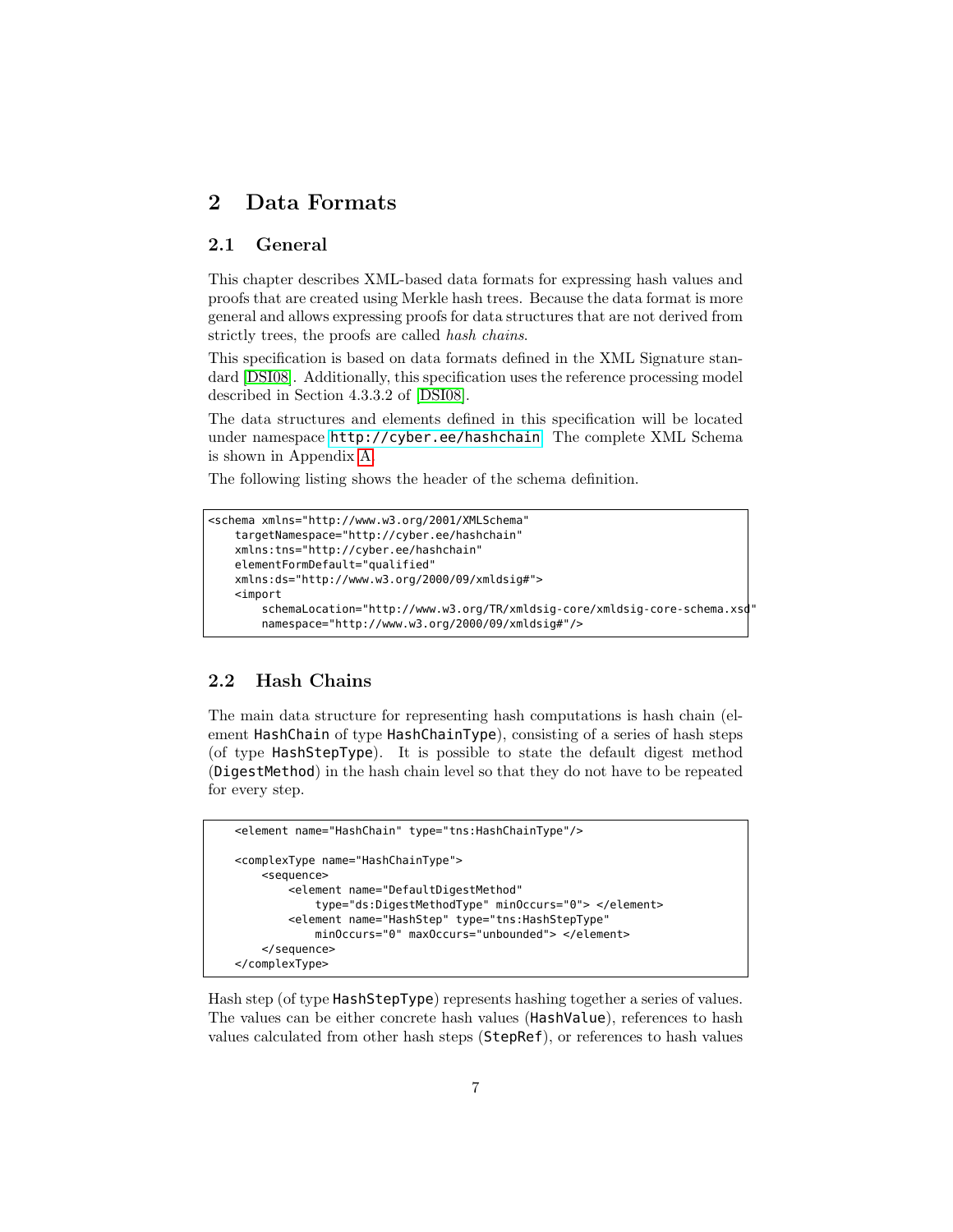calculated from other data items (DataRef). All the values have the same base type, AbstractValue that defines the common elements. Hash steps can have id fields that can be used by other hash steps to refer to results of this hash step.

```
<complexType name="HashStepType">
    <sequence>
        <choice maxOccurs="unbounded" minOccurs="0">
            <element name="HashValue" type="tns:HashValueType"/>
            <element name="StepRef" type="tns:StepRefType"/>
            <element name="DataRef" type="tns:DataRefType"/>
        </choice>
    </sequence>
    <attribute name="id" type="ID"/>
</complexType>
```
The AbstractValueType is base type for results of hash calculations. All the different kinds of values can have a DigestMethod element that indicates the digest algorithm that was used to generate this value. For StepRef and DataRef elements the DigestMethod is used to hash the referenced data. For HashValue fields, the DigestMethod element is not directly used because the result of the digest operation is included in the element. However, the information about how the hash value was obtained, is used in the hash step calculation (see Section [2.4\)](#page-9-0).

The DigestMethod element may be absent in the value element. In that case, the value of the DefaultDigestMethod element from the hash chain level is used. In order to keep data sizes small, it is recommended to use chain-level elements if possible and only use digest-level elements if the algorithms for this item differ from the defaults.

```
<complexType name="AbstractValueType">
   <sequence>
        <element minOccurs="0" ref="ds:DigestMethod"/>
    </sequence>
</complexType>
```
The StepRef element (of type StepRefType) represents a reference to result of another hash step calculation. The hash step is referred to by the attribute URI. When computing digest of a StepRef element, the input to the digest calculation is the result of processing the referred hash step with the method described in Section [2.4.](#page-9-0)

```
<complexType name="StepRefType">
   <complexContent>
        <extension base="tns:AbstractValueType">
            <attribute name="URI" type="anyURI" use="required"/>
        </extension>
   </complexContent>
</complexType>
```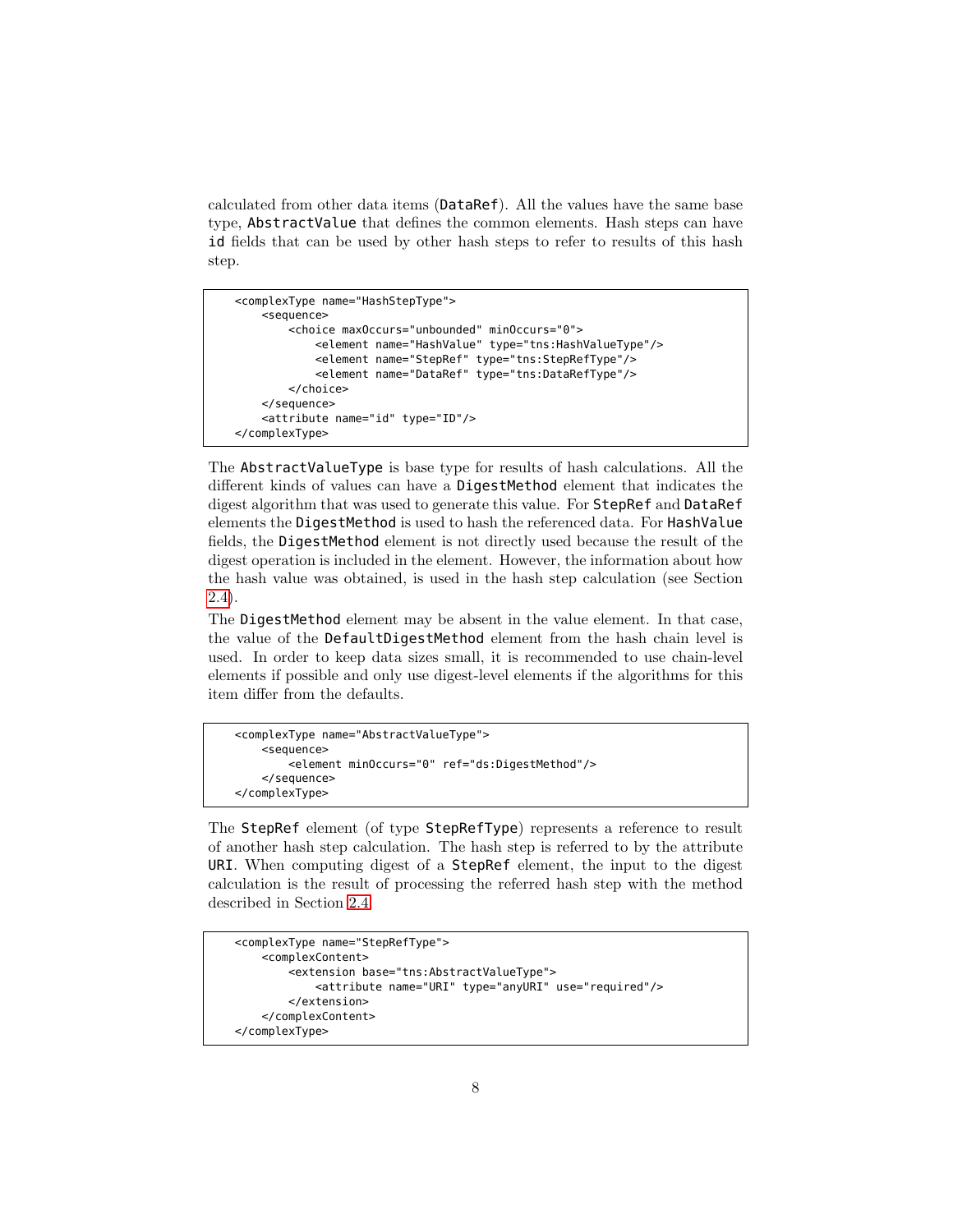The DataRef element (of type DataRefType) contains an URI that references a data object and a digest value of that data object. It is application-dependent whether the entity computing the value of the hash chain dereferences the URI in a DataRef element or simply uses the DigestValue field as the value of the reference. If the application decides to dereference the URI, it must check whether the digest calculated from the referenced data matches the digest in the DigestValue field.

When computing digest of the referenced data, the data object resulting from dereferencing the URI attribute is used as an input to transforms that are indicated by the Transforms element. The transformed data object is then digested using DigestMethod.

```
<complexType name="DataRefType">
    <complexContent>
        <extension base="tns:AbstractValueType">
            <sequence>
                <element minOccurs="0" ref="ds:Transforms"/>
                <element ref="ds:DigestValue"/>
            </sequence>
            <attribute name="URI" type="anyURI" use="required"/>
        </extension>
    </complexContent>
</complexType>
```
The HashValue element (of type HashValueType) is used to represent concrete hash values that are calculated from Merkle tree branches that are not included in the hash chain. The Transforms and DigestMethod elements are not directly used, but they are protected by including them in the serialized hash step.

```
<complexType name="HashValueType">
    <complexContent>
        <extension base="tns:AbstractValueType">
            <sequence>
                <element minOccurs="0" ref="ds:Transforms"/>
                <element ref="ds:DigestValue"/>
            </sequence>
        </extension>
    </complexContent>
</complexType>
```
#### <span id="page-8-0"></span>2.3 Hash Chain Results

The HashChainResult element (of type HashChainResultType) represents the root of a Merkle tree. It is intended that this element is cryptographically protected either by digital signature or a time stamp. The hash chain result contains a digest value (element DigestValue) that contains the root hash value of the Merkle tree. Additionally, it contains a reference to a hash step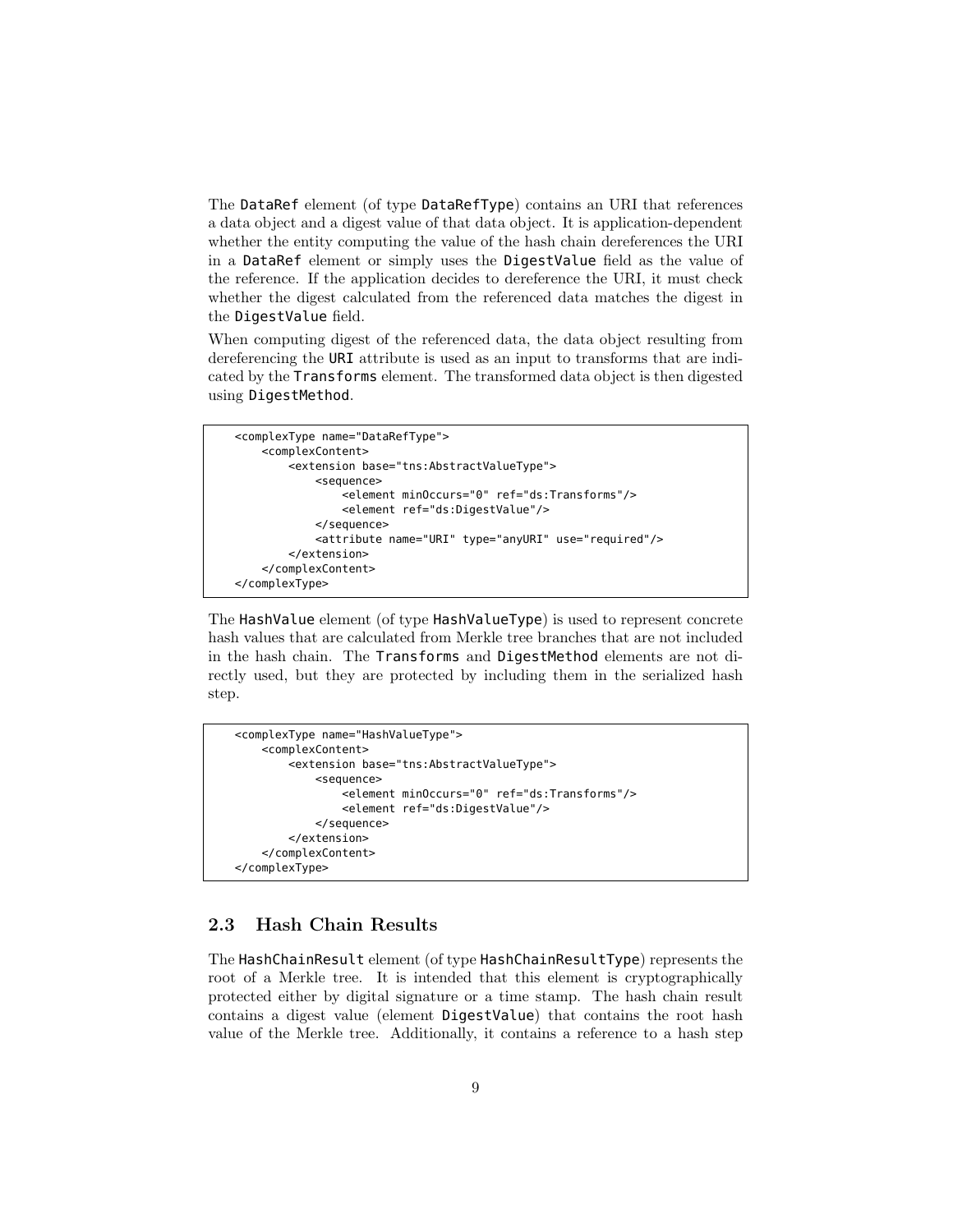(attribute URI) and identifier of a digest method (element DigestMethod) that was used to hash the serialized version of the hash step (see Section [2.4\)](#page-9-0) to construct the digest value in the hash chain result.

```
<element name="HashChainResult" type="tns:HashChainResultType"/>
<complexType name="HashChainResultType">
   <complexContent>
        <extension base="tns:StepRefType">
            <sequence>
                <element ref="ds:DigestValue"/>
            </sequence>
        </extension>
    </complexContent>
</complexType>
```
#### <span id="page-9-0"></span>2.4 Serializing Hash Steps

This Section describes a data structure that is used for serializing result of a hash step computation. It uses Abstract Syntax Notation One (ASN.1 [\[ASN08\]](#page-21-3)) and the Distinguished Encoding Rules (DER [\[DER08\]](#page-21-4)) to achieve a unique binary representation of a data object.

When a hash chain result or a StepRef element references a hash step, then the result of this reference is calculated in the following manner.

- 1. All the references (StepRef and DataRef elements) objects are resolved and the resolved data items are digested. This may involve serializing of other hash steps.
- 2. A DigestList ASN.1 data structure is constructed based on all the values in the hash step (see below for details).
- 3. The DigestList data structure is serialized using DER.

The DigestList data structure consists of a sequence of SingleDigest objects. Each SingleDigest object corresponds to a single value in the hash step.

DigestList ::= SEQUENCE OF SingleDigest

The SingleDigest object contains the following fields.

- digestValue for DataValue elements, this contains the contents of the DigestValue field. For DataRef and StepRef elements, this contains the digest of the referred data item.
- $\bullet$  digestMethodURI contains the value of the Algorithm attribute of the DigestMethod element in the original value. If the value does not contain the DigestMethod element, then the value of the DefaultDigestMethod element from the containing hash chain is used instead.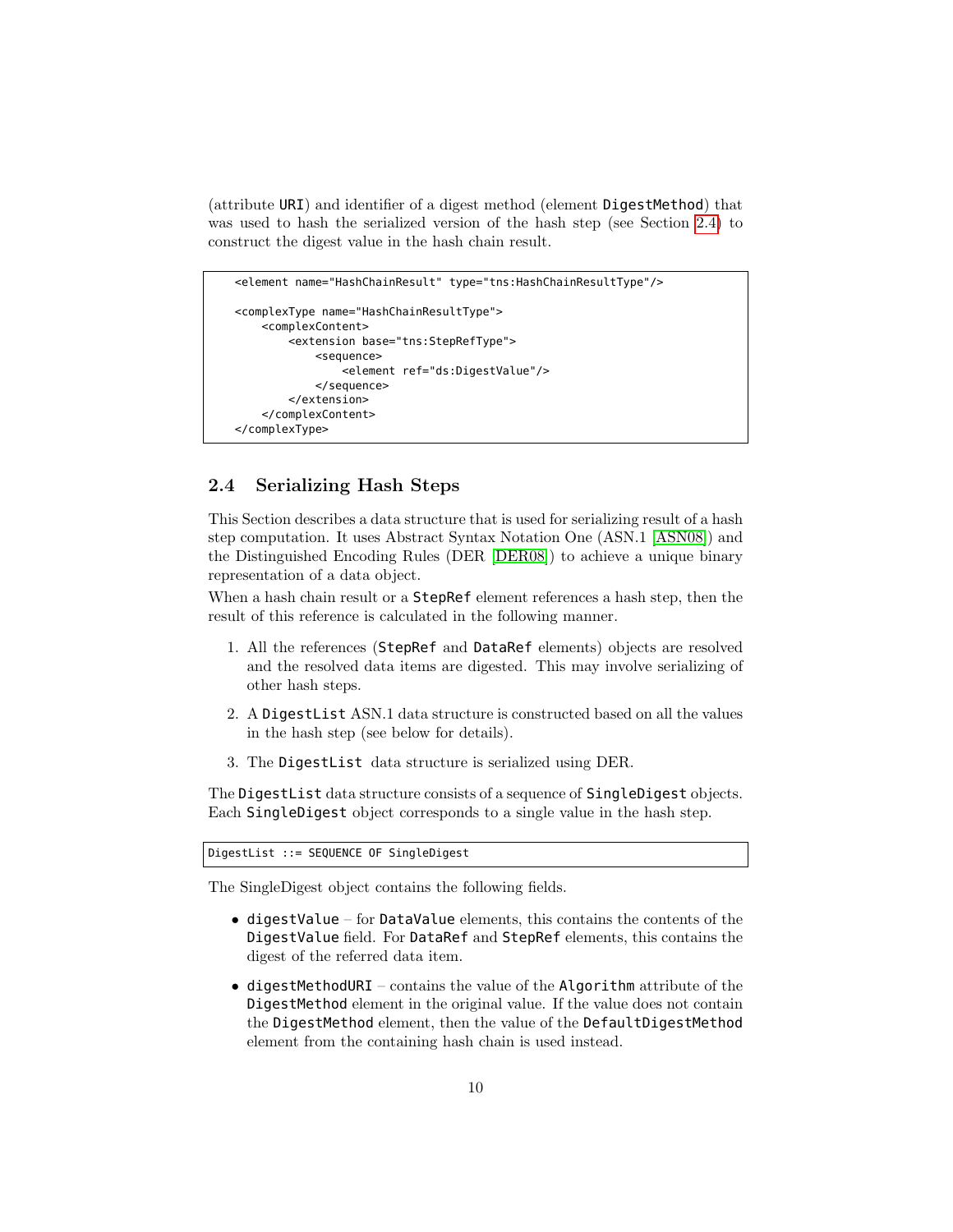• transformsURI – for DataValue and DataRef nodes, contains the values of the Algorithm attributes of the Transforms element.

```
SingleDigest ::= SEQUENCE {
    digestValue OCTET STRING,
    digestMethodURI UTF8String,
    transformsURI SEQUENCE OF UTF8String
}
```
The full ASN.1 module describing the DigestList data structure is presented in Appendix [B.](#page-23-0)

#### <span id="page-10-0"></span>2.5 MIME Types

This section describes MIME types that are used when hash chains and hash chain results are transported over a MIME-based protocol or stored in containers, such as ASiC (see Section [4\)](#page-20-0).

MIME information for hash chains (element HashChain).

- File name extension is .xml.
- Content type is application/hash-chain.

MIME information for hash chain results (element HashChainResult).

- File name extension is .xml.
- Content type is application/hash-chain-result.

### <span id="page-10-1"></span>3 Processing Hash Chains

This chapter describes two algorithms for processing hash chains. First, Section [3.1](#page-11-0) presents an algorithm for constructing hash chains for a group of data items. Second, section [3.2](#page-18-0) describes an algorithm for verifying a hash chain.

The algorithms are expressed in a pseudocode that uses Ruby syntax (see [http:](http://www.ruby-lang.org/) [//www.ruby-lang.org/](http://www.ruby-lang.org/) for more information about the language). In order to avoid dealing with various technical details, we make the following assumptions.

- XML content is expressed as objects. The class names match the type names in the XML schema. Therefore, a hash chain is represented by object of class HashChainType.
- XML elements are accessible as properties. In order to conform to Ruby naming convention, first letter of the element name is converted to lowercase. Thus, element DigestMethod becomes property digestMethod.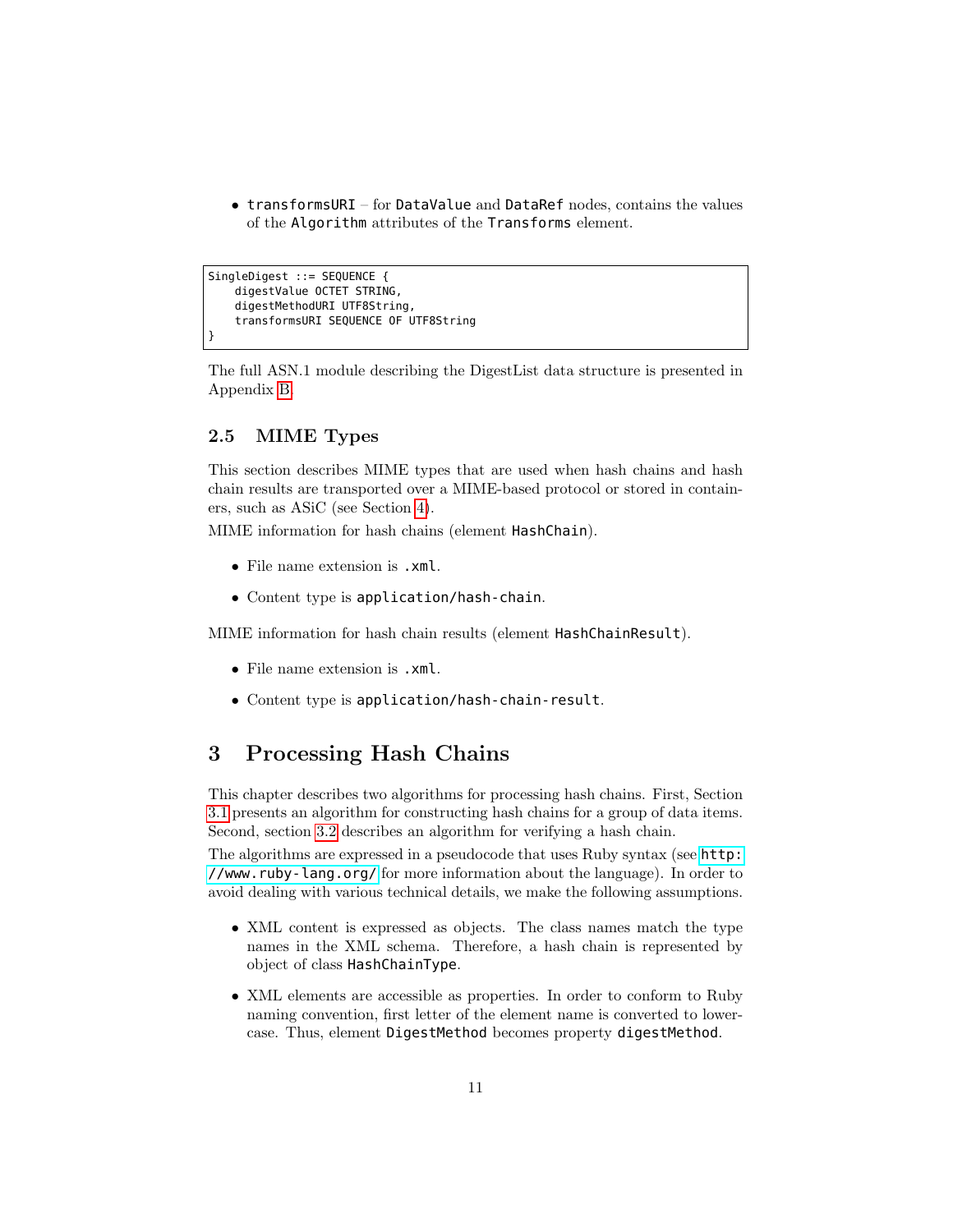- Like XML, the ASN.1 data structures are expressed as objects with fields represented by properties.
- If an element is missing, then the corresponding property is assumed to be nil.
- There exists a library providing some helper functions. In particular, the algorithms depend on the following helper functions.
	- fetch\_data(uri) takes as input an URI, dereferences it, and returns the referenced data object. The data object can be either an octet stream or an XML node.
	- perform\_transforms(data, transforms) takes as input data object and list of transforms (represented by TransformsType) and returns the transformed data object. The transforms are processed according to the XML Signature specification [\[DSI08\]](#page-21-2)).
	- $-$  calculate\_digest(data, digest\_method)  $-$  takes as input a data object and a digest method identifier (URI) and returns the digested data.
	- der\_encode(data) takes as input a DigestList object and returns DER encoding of the object.
	- $-$  qet\_hash\_chain(value) takes as input a hash step value (of type HashValueType, DataRefType or StepRefType) and returns the HashChain element containing this hash step value.

In order keep the control flow of the algorithms more simple, the code does not use object-oriented approach and instead consists of functions that take objects as arguments.

#### <span id="page-11-0"></span>3.1 Constructing Batch Hashes

This section describes the algorithm for creating a batch hash for a collection of data items. This is accomplished by constructing a Merkle hash tree and then creating a hash chain for each of the individual data items.

The algorithm takes as input three parameters:

- array of data items that need to be hashed (can be either octet streams or XML nodes);
- list of transforms (of type TransformsType) that are applied to the data items before hashing; and
- digest method used.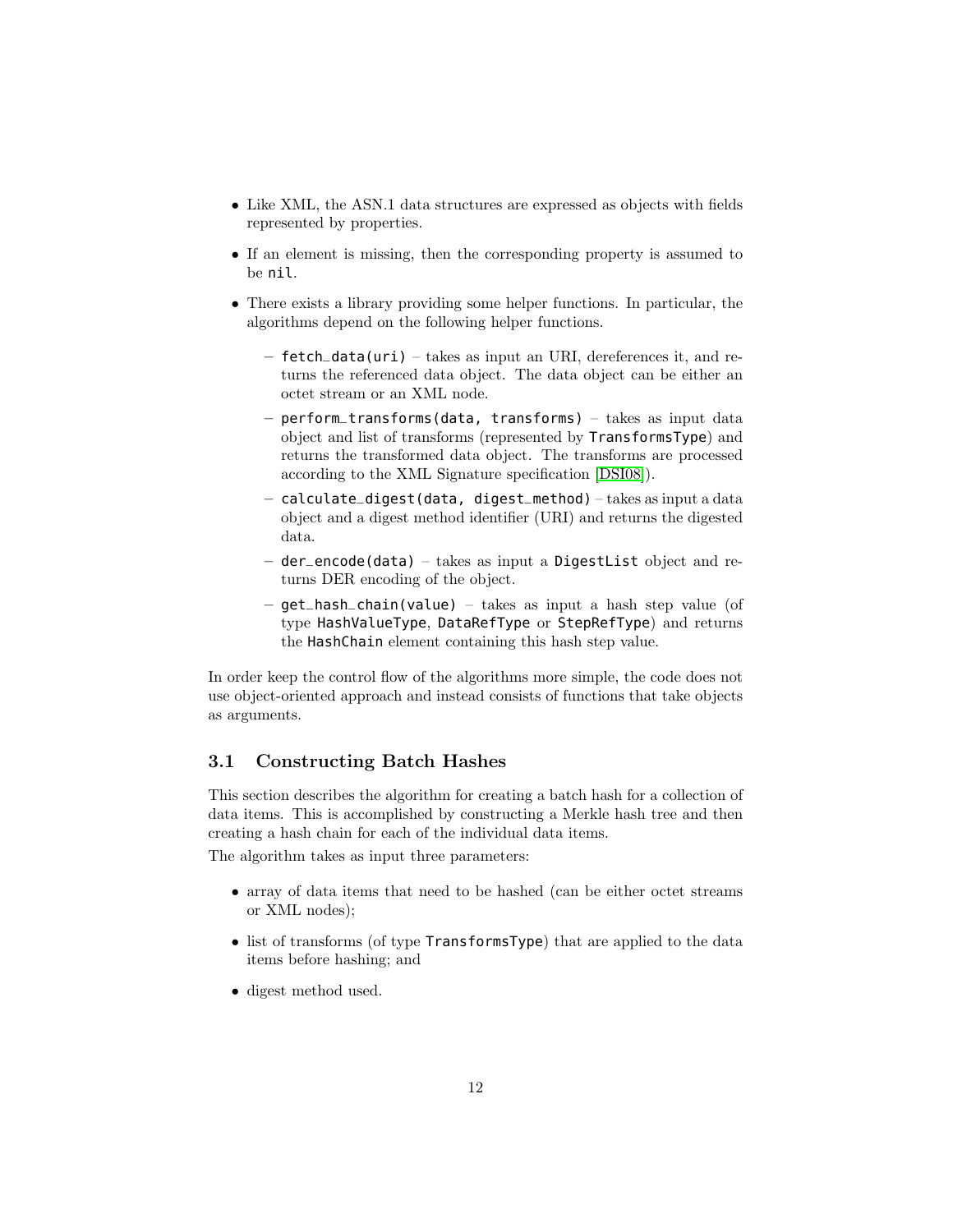The algorithm outputs hash chain result (the HashChainResult element) and an array of hash chains (HashChain element), one for each input data item. Each hash chain proves that the corresponding data item participated in computing the hash chain result.

The algorithm described here is just one possible implementation of batch hashing. For example, the shape of the hash tree can vary between different implementations. The hash steps can reference many input data items instead of one. Additionally, different transforms and digest methods can be used for different data items.

#### <span id="page-12-0"></span>3.1.1 Additional Data Structures

The algorithm makes use of several intermediate data structures. First, the TreeNode class is used to store the Merkle tree nodes when the tree is built. It has three attributes: **digest** that contains the hash of the child nodes, **children** that stores the array of child nodes, and transforms that contains list of transforms that were used to produce the digest in this node (transforms is only used for nodes that reference input data items). For leaf nodes that represent digests of the input data items, the field children is set to nil.

```
class TreeNode
   attr_accessor :digest
   attr_accessor :children
    attr_accessor :transforms
end
```
The BatchHash class is used to represent the output of the algorithm. It contains two attributes. Attribute hash\_chain\_result contains the result of the hash chain calculation (element HashChainResult of type HashChainResultType). Attribute hash\_chains is an array that contains one hash chain (of type HashChainType) for every input data item, in the same order as in the input array.

```
class BatchHash
   attr_accessor :hash_chain_result
    attr_accessor :hash_chains
end
```
#### <span id="page-12-1"></span>3.1.2 Main Function

The entry point to the construction algorithm is the batch\_hash function. The the function takes the three parameters previously described in this section and returns object of type BatchHash that contains the results of the batch hashing. First, the function builds the hash tree for the inputs (line 2). Next, it constructs the HashChainResult element based on root of the tree (lines 6-11). The example code assumes that the hash chains will be located in the same XML document as the hash chain result and therefore uses relative URIs (e.g., [#step\\_0](#step_0) to refer to the first step of the hash chain). If this is not the case, the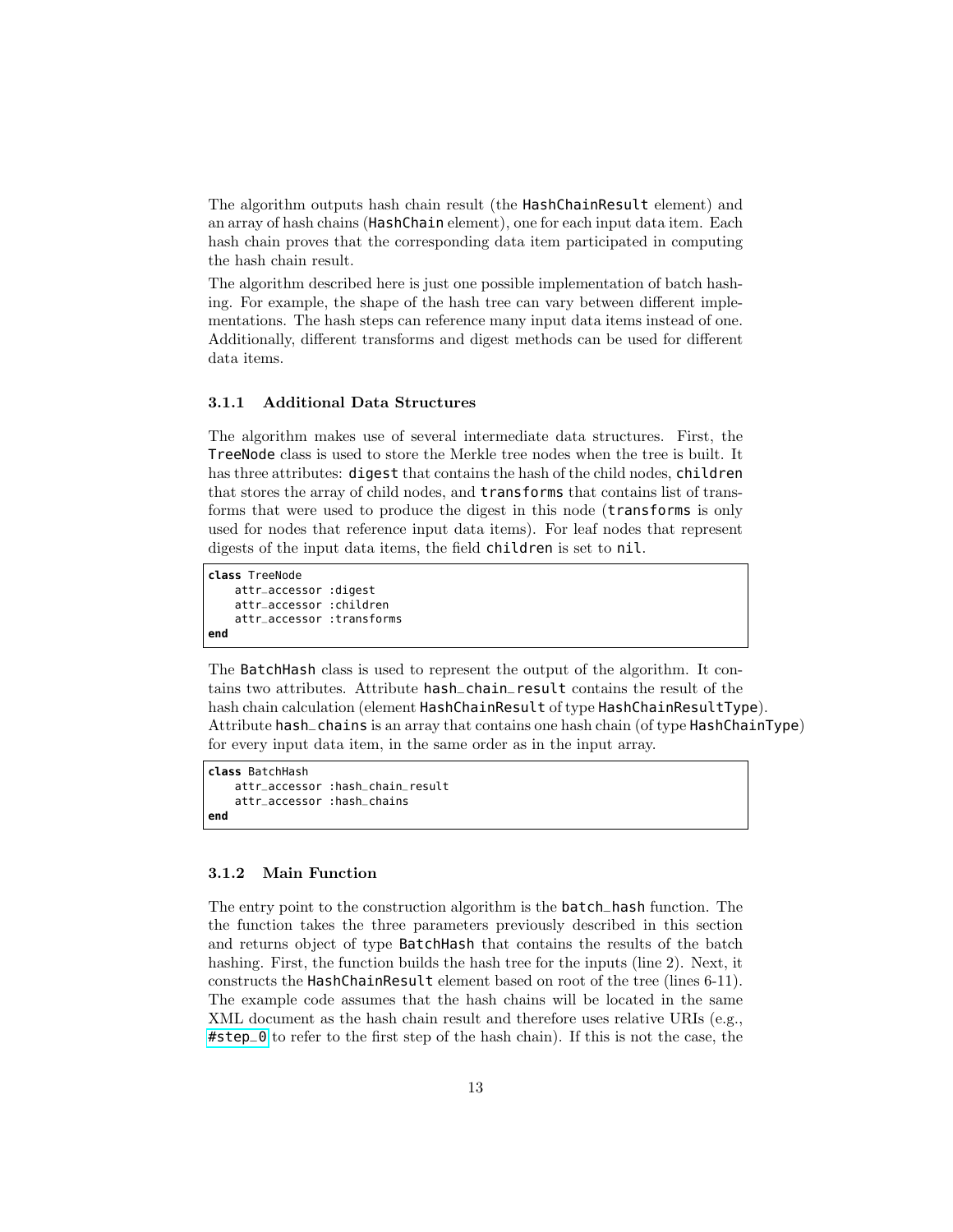URI must be changed. Finally, the call to build\_hash\_chain function builds the hash chains for the input data items (line 14).

```
def batch_hash(data_items, item_transforms, digest_method) | 1
  tree = build_tree(data_items, item_transforms, digest_method) 2
                                                   3
  result = BatchHash.new 4
                                                   \frac{5}{6}result.hash_chain_result = HashChainResultType.new 6
  # Hash chain result refers to first step of the hash chain. 7
  # The step can also be outside the current document. 8
  result.hash_chain_result.uri = "#step_0" 9
  result.hash_chain_result.digestMethod = digest_method 10
  result.hash_chain_result.digestValue = tree.digest 11
                                                   12
  # Build the hash chains 13
  result.hash_chains = build_hash_chains(tree, digest_method) 14
                                                   15
  return result 16
end 27 end 27 end 28 end 27 eg 27 <b>eg
```
#### <span id="page-13-0"></span>3.1.3 Building the Merkle Tree

The build\_tree function takes the same arguments as the batch\_hash function and returns a Merkle hash tree (of type TreeNode) built from the input data items. The function handles two main cases.

- If the data\_items array contains only single item, then a leaf node is constructed, containing digest of the given data item (lines 4-10).
- If the data\_items array contains multiple items, it is split into two parts and a subtree is built for each part (lines 14-21). Next, a tree node is built based on digests of the subtrees (lines 24-25).

```
def build_tree(data_items, item_transforms, digest_method) 1
  if data_items.length == 1 then 2
    # We have only one item, build a leaf node \begin{array}{|l} \hline \end{array} 3
    result = TreeNode.new 4
    result.digest = transform_and_digest(data_items[0], 5
        item_transforms, digest_method) 6
    result.transforms = item_transforms<br>
# Mark it as leaf node 8
    # Mark it as leaf node
    result.children = nil 9
    return result 10
  else 11
    # Build a non-leaf node 12
    # Decide where to split the input array 13split\_index = (data\_items.length / 2.0).ceil15
    # Build the left and right child nodes 16
    left\_node = build\_tree(data\_items[0, split\_index], 17
        item_transforms, digest_method) 18
    right_node = build_tree( 19
```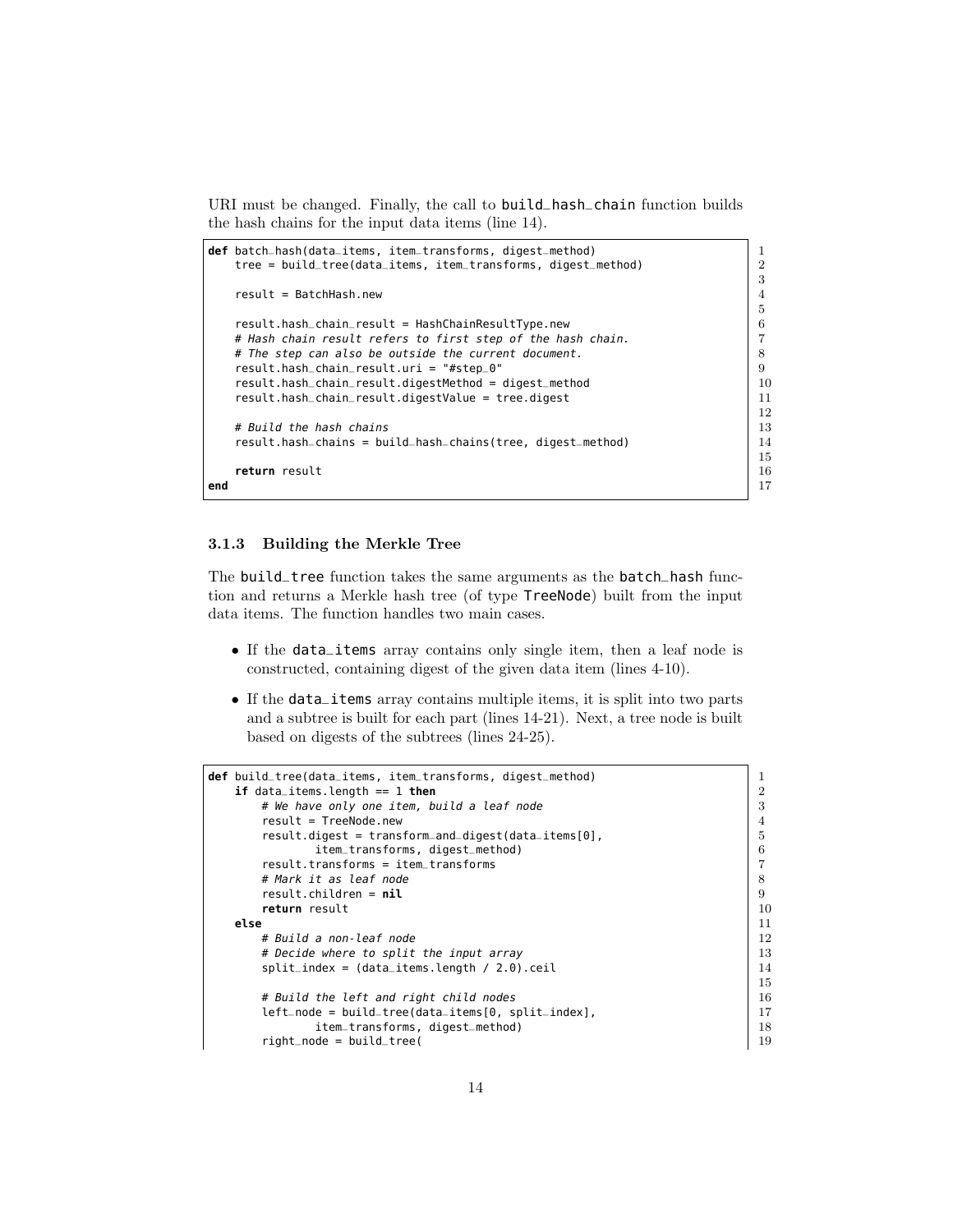```
data_items[split_index, data_items.length], 20<br>item_transforms._digest_method) 21item_transforms, digest_method)
                                         22
   # Create the corresponding TreeNode object 23
   return build_tree_node([left_node, right_node], 24
       digest_method) 25
  end 26
end 27
```
The build\_tree\_node function takes as input array of subtrees and digest method. It returns a tree node that has the input nodes as children.

|     | <b>def</b> build_tree_node(children, digest_method)       |                |
|-----|-----------------------------------------------------------|----------------|
|     | $result = TreeNode.new$                                   | $\mathcal{D}$  |
|     | result.digest = digest_hash_step(children, digest_method) | -3             |
|     | $result.transpose = nil$                                  | $\overline{4}$ |
|     | $result.children = children$                              | - 5            |
|     | return result                                             | -6             |
| end |                                                           | $\overline{7}$ |

The digest\_hash\_step function takes as input an array of tree nodes and a digest method identifier. It constructs a DigestList ASN.1 data structure that contains a SingleDigest object for every tree node in the input (lines 3-17). The DigestList data structure is described in Section [2.4](#page-9-0) of this specification. Finally, the data structure is DER-encoded and digested (lines 20-21).

```
def digest_hash_step(nodes, digest_method) 1
   # Create the data structure that will be digested \begin{array}{|l|} \hline \end{array} 2
  digest_list = DigestList.new 3
                                                              \frac{4}{5}for node in nodes
      digest_item = SingleDigest.new 6
      # Fill in the transforms field 7
      \textbf{if node}.\text{transforms} := \textbf{nil} \textbf{then} 8
         for transform in node.transforms<br>digest_item.transformsURI << transform.algorithm <br>10
            digest_item.transformsURI << transform.algorithm
         end 11
      end 22 end 22 end 22 end 22 end 22 end 22 end 22 end 22 end 22 end 22 end 22 end 22 end 22 end 22 end 22 end 22 end 22 end 22 end 22 end 22 end 22 end 22 end 22 end 22 end 
      digest<sub>1</sub>tem.digestMethodURI = digest_method
      digest_item.digestValue = node.digest 14 and 14 and 14 and 14 and 14 and 14 and 14 and 14 and 14 and 14 and 14
                                                              15
      digest_list << digest_item 16
   end 17
                                                              18
  # Transform the data structure and calculate digest<br>
return calculate_digest(der_encode(digest_list),<br>
20return calculate_digest(der_encode(digest_list), 20
         digest_method) 21
end 22
```
#### <span id="page-14-0"></span>3.1.4 Building Hash Chains

The build\_hash\_chains function takes as input a hash tree and a digest method identifier. It returns an array of hash chains where each hash chain corresponds to a leaf node in the input tree.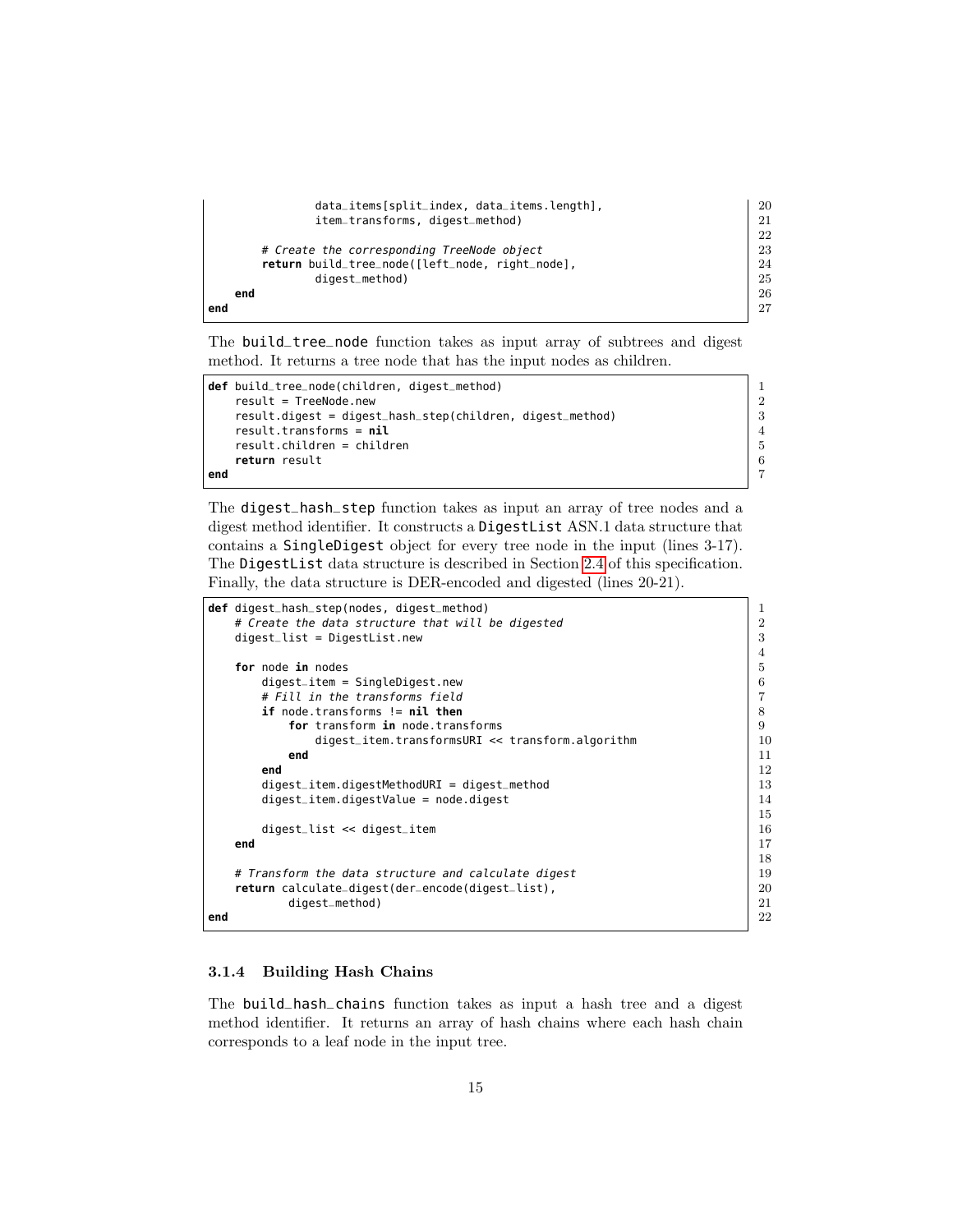When constructing hash chains, the algorithm uses partial hash chains that are referred to as templates. When walking the tree, each step away from the root adds a new hash step to the template. When the tree walk reaches a leaf node, the template becomes fully constructed hash chain that is added to the result.

The build\_hash\_chains function starts by creating an empty hash chain template (lines 4-6) and an empty result array (line 9). Next, it calls a recursive function build\_for\_node (line 12) that will walk the Merkle tree, build hash chains, and add them to the result array.

```
def build_hash_chains(tree, digest_method) 1
  # Template will contain the global fields of hash chain 2
  \# and the previous hash steps. \Big| 3
  template = HashChainType.new 4
  # Set the default value so that hash steps will be smaller \begin{array}{|l|} \hline \end{array}template.defaultDigestMethod = digest_method 6
                                              7
  # This will receive the hash chains for all the data items 8
  result = [] 9
                                             10
  # Walk the tree and construct the result 11
  build_for_node(tree, template, result) 12
                                              13
  return result \begin{array}{ccc} 14 & 14 \end{array}end 15
```
The build\_for\_node function takes as input a tree node, a hash chain template, and a result array. It iterates over the children of the input node. For every child node, the function constructs a new hash step that contains a StepRef or a DataRef node for the current child and HashValue nodes for all its siblings (line 8). In Merkle tree terms, this replaces the corresponding tree branches with concrete hash values. The new step is added to the template (line 10). If the current node is a leaf node, the hash chain is complete and is added to the results (line 14), otherwise the function is recursively called for the current child node (line 17).

```
def build_for_node(node, template, result) 1
   for i in 0..(node.children.length - 1) 2
      current_child = node.children[i] 3
                                                               4
      # Build a new template containing this hash step \begin{array}{|l|} \hline \end{array} 5
      new_template = copy_template(template) 6
      # Create hash step for this node<br>new_step = build_new_step(node.children. i. template) \begin{array}{c} | 7 \\ 8 \end{array}new_step = build_new_step(node.children, i, template) 8
      # Add new step to the end. 9
      new_template << new_step 10
                                                               11
      if is_leaf?(current_child) then 12
         # We have a full hash chain in our hands 13result << new_template 14
      else and the second second second second second second second second second second second second second second second second second second second second second second second second second second second second second second
         # Build hash steps for children 16
         build_for_node(current_child, new_template, result) | 17
      end 18
```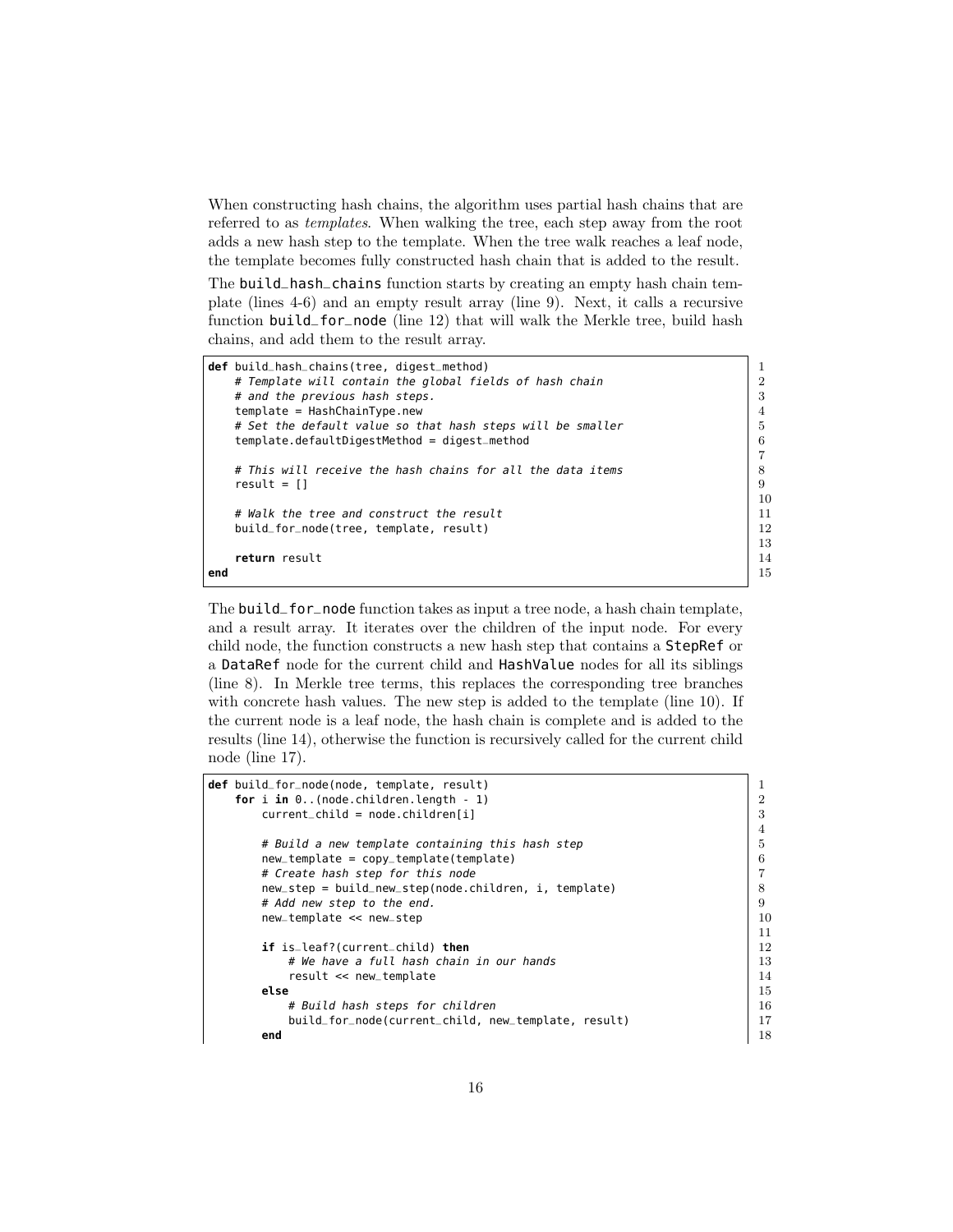**end** 20

The build\_new\_step function takes as input an array of tree nodes, an index and a hash chain template. It returns a hash step (of type HashStepType) containing HashValue elements for every node in the input array, except the one indicated by ref\_node\_idx parameter.

First, the function constructs a new hash step (lines 2-3). It then iterates over the nodes in the input array. For the node pointed by ref\_node\_idx, the function adds either a DataRef or a StepRef element to the hash step, depending on whether the node is a leaf node or not. For leaf nodes, the DataRef will contain reference to external data, the transforms for processing the referenced data, and the digest of the transformed data (lines 15-19). For non-leaf nodes, the StepRef will contain URI of the next hash step (lines 23-25).

If the child node is not the node pointed by ref\_node\_idx, then the function constructs a HashValue that contains hash of the tree node (30-34).

| <b>def</b> build_new_step(nodes, ref_node_idx, template) | $\mathbf{1}$   |
|----------------------------------------------------------|----------------|
| $new\_step = HashStepType.new$                           | $\overline{2}$ |
| $new\_step.id = step_id(template.length)$                | 3              |
|                                                          | $\overline{4}$ |
| # Go over all the nodes                                  | $\bf 5$        |
| for $i$ in $0$ (nodes.length - 1)                        | 6              |
| $if i == ref-node_idx then$                              | $\overline{7}$ |
| # This is the value that should reference the            | 8              |
| # next hash step                                         | 9              |
|                                                          | 10             |
| <b>if</b> is_leaf?(nodes[i]) <b>then</b>                 | 11             |
| # This was a leaf node. This means that the              | 12             |
| # reference is not to another hash step but              | 13             |
| # to data item instead.                                  | 14             |
| $data_{ref} = DataRefType.new$                           | 15             |
| $data_ref.uri = " / data"$                               | 16             |
| $data_ref.transforms = nodes[i].transforms$              | 17             |
| $data_ref.digestValue = nodes[i].digest$                 | 18             |
| new_step << data_ref                                     | 19             |
| else                                                     | 20             |
| # We refer to hash step generated for next               | 21             |
| # level of the tree                                      | 22             |
| $step_ref = StepRefType.new$                             | 23             |
| step_ref.uri = "#" + step_id(template.length + 1)        | 24             |
| new_step << step_ref                                     | 25             |
| end                                                      | 26             |
| else                                                     | 27             |
| # This is hash value corresponding to the tree nodes     | 28             |
| # not present in the hash chain                          | 29             |
| $digest_value = HashValueType.new$                       | 30             |
| $digest_value.digestValue = nodes[i].digest$             | 31             |
| $digest_value. transforms = nodes[i]. transforms$        | 32             |
|                                                          | 33             |
| new_step << digest_value                                 | 34             |
| end                                                      | 35             |
| end                                                      | 36             |
|                                                          | 37             |

**end** 19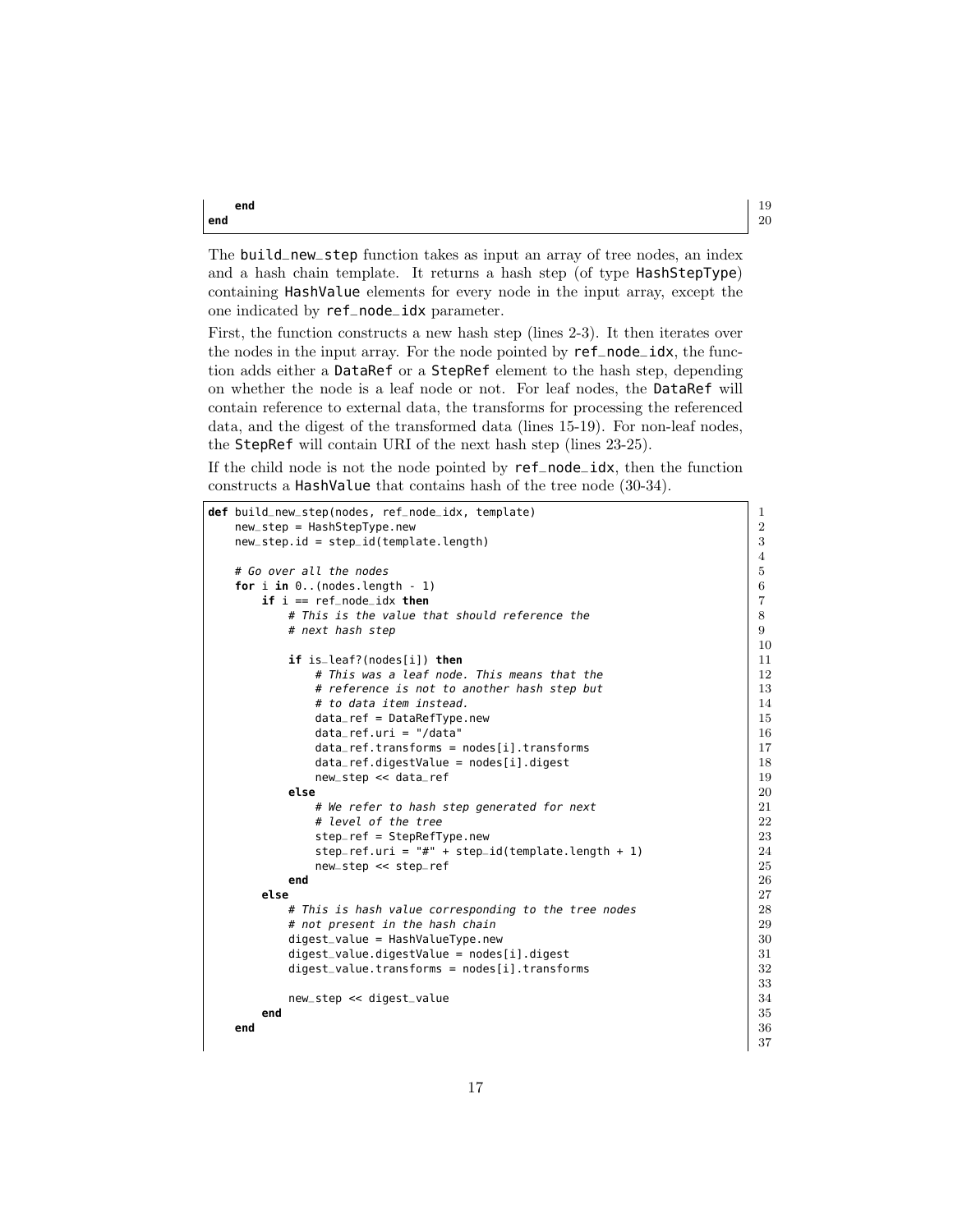#### <span id="page-17-0"></span>3.1.5 Helper Functions

The transform\_and\_digest helper function takes as input a data item, list of transformations, and a digest method identifier. It applies the transforms on the input (lines 2-6) and digests the result (line 9).

```
def transform_and_digest(data, transforms, digest_method) | 1
 if transforms != nil then 2
 before_digest = perform_transforms(data, transforms) 3<br>else
 else 4
   before\_digest = data 5end 6
 # Calculate digest
 return calculate_digest(before_digest, digest_method) 9
end 10
```
The copy\_template helper function takes as input a hash chain template (of type HashChainType) and returns copy of it.

|     | <b>def</b> copy_template(template)                        |    |
|-----|-----------------------------------------------------------|----|
|     | $result = HashChainType.new$                              | 2  |
|     |                                                           | 3  |
|     | # Copy the default value                                  |    |
|     | result.defaultDigestMethod = template.defaultDigestMethod | 5  |
|     |                                                           | 6  |
|     | # Copy the hash steps created so far                      |    |
|     | for hash_step in template                                 | 8  |
|     | result << hash_step                                       | 9  |
|     | end                                                       | 10 |
|     |                                                           | 11 |
|     | return result                                             | 12 |
| end |                                                           | 13 |
|     |                                                           |    |

The step\_id helper function takes as input a hash step's sequence number and returns a string that can be used as the value of the id field in the HashStep element.

**def** step\_id(id) 1 **return** "step\_#{id}" 2<br>3 **end** 3

The is\_leaf? helper function takes as input a Merkle tree node and returns true, if this node is a leaf node.

```
# Returns true, if the node is a leaf node 1def is_leaf?(node) 2<br>return node.children == nil 3return node.children == nil 3
end 4
```
 $7 \over 8$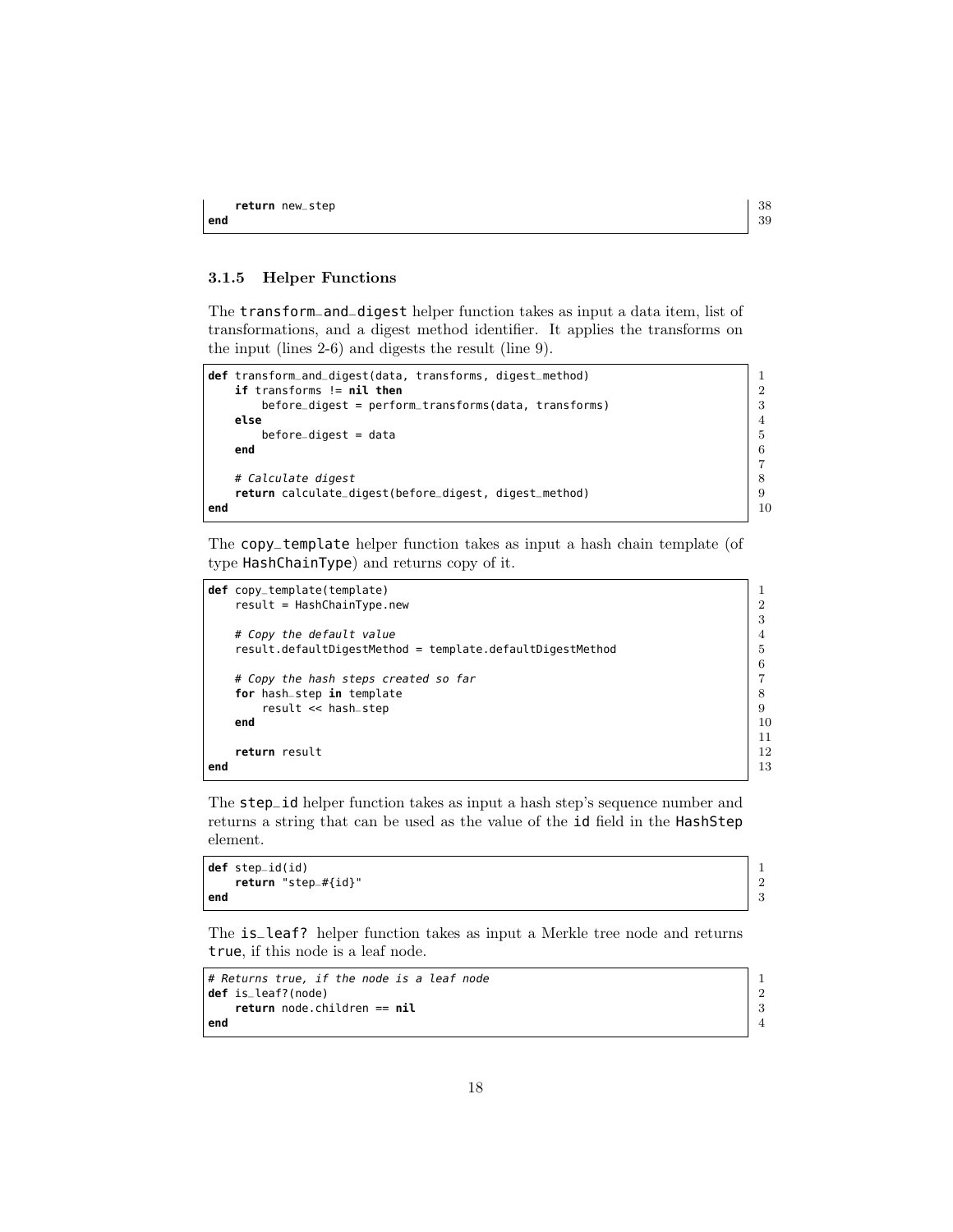#### <span id="page-18-0"></span>3.2 Verifying Hash Chains

This section describes the algorithm for verifying a hash chain with respect to a HashChainResult element that is signed, time-stamped or protected by some other means. The verification algorithm takes as input one parameter: HashChainResult element containing a digest (root of the hash tree) that is protected by other means and is the start of the verification process. During verification, the algorithm resolves all the references encountered in the hash chain and may also reference external resources.

The entry point to the verification algorithm is the **verify\_hash\_chain** function. It takes as a parameter the hash chain result and verifies it. If the verification fails, the function raises an error, otherwise it simply returns to caller. The verification takes place in three steps.

- 1. The hash step, referenced by the URI in the hash chain, is fetched and serialized according to algorithm described in Section [2.4](#page-9-0) (line 3).
- 2. The serialized hash step is used as an input to digest calculation (lines 6-8).
- 3. The computed digest is compared with the digest in the hash chain result (lines 12-14). If they match, the verification succeeds, otherwise the verification fails.

|     | <b>def</b> verify_hash_chain(hash_chain_result)               |                |
|-----|---------------------------------------------------------------|----------------|
|     | # Dereference the URI                                         | $\overline{2}$ |
|     | hash_step_data = resolve_hash_step(hash_chain_result.uri)     | 3              |
|     |                                                               | $\overline{4}$ |
|     | # Calculate digest                                            | 5              |
|     | $digested_data = calculate\_digest($                          | 6              |
|     | hash_step_data,                                               | 7              |
|     | hash_chain_result.digestMethod)                               |                |
|     |                                                               | 9              |
|     | # Verify that the calculated digest matches                   | 10             |
|     | # the digest in hash chain result                             | 11             |
|     | <b>if</b> digested_data != hash_chain_result.digestValue then | 12             |
|     | raise "Digests do not match"                                  | 13             |
|     | end                                                           | 14             |
|     |                                                               | 15             |
|     | # Otherwise, everything is fine.                              | 16             |
| end |                                                               |                |
|     |                                                               |                |

The function resolve\_hash\_step takes as a parameter an URI pointing to a hash step and returns the serialized form of this hash step. First, it uses the fetch\_data library function to dereference the URI (line 2). Next, it calls the helper function serialize\_hash\_step to compute the binary representation of the hash step (line 3).

```
def resolve_hash_step(uri) 1
     hash_step = fetch_data(uri) 2
     return serialize_hash_step(hash_step) 3
end \begin{array}{ccc} 4 & 4 \\ 4 & 4 \\ 4 & 4 \\ 4 & 4 \\ 4 & 4 \\ 4 & 4 \\ 4 & 4 \\ 4 & 4 \\ 4 & 4 \\ 4 & 4 \\ 4 & 4 \\ 4 & 4 \\ 4 & 4 \\ 4 & 4 \\ 4 & 4 \\ 4 & 4 \\ 4 & 4 \\ 4 & 4 \\ 4 & 4 \\ 4 & 4 \\ 4 & 4 \\ 4 & 4 \\ 4 & 4 \\ 4 & 4 \\ 4 & 4 \\ 4 & 4 \\ 4 & 4 \\ 4 & 4 \\ 4 & 4 \\ 4 & 4 \\ 4 & 4 \\ 4 & 4 \\ 4 & 4 \\ 4 & 4 \\ 4 &
```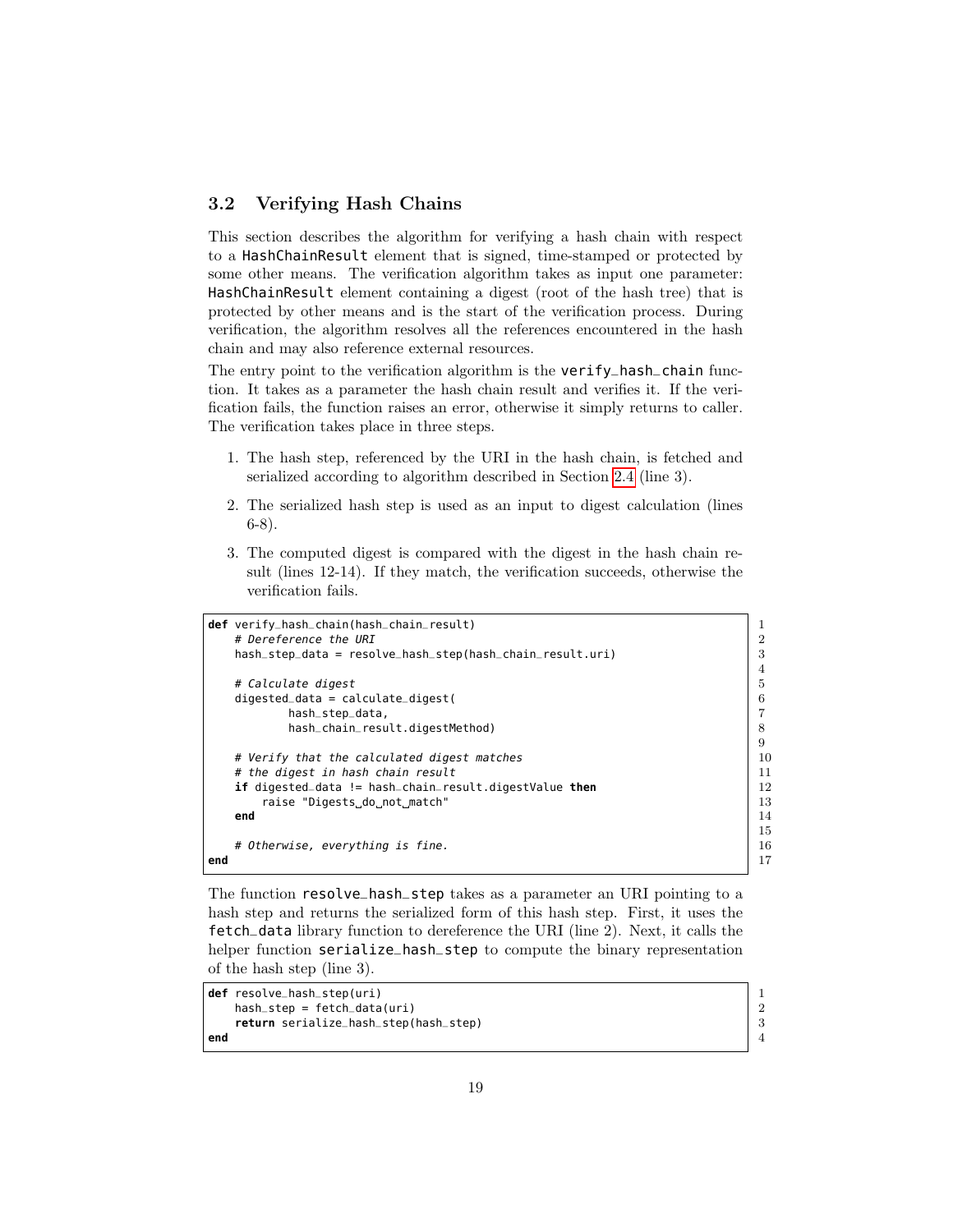The serialize\_hash\_step function encapsulates the serialization algorithm described in Section [2.4.](#page-9-0) It takes as a parameter a HashStep element and returns serialized version of it. The function creates an empty DigestList object (line 2) and populates it with one SingleDigest object for every value in the hash step. The construction of the SingleDigest object varies according to type of the value.

- For HashValue elements, the SingleDigest object is populated with properties of the hash step value (lines 16-19).
- For DataRef elements, the URI is dereferenced using the fetch\_data library function (line 21). If applicable, the indicated transforms are applied to the fetched data objects (lines 22-26). The data is digested and copied to the SingleDigest object (lines 27-28). Finally, the digest is compared to the DigestValue field of the DataRef element (lines 29-31). If the referenced data is not available, the application can forgo dereferencing the URI and use value of the DigestValue field as the digest of the referenced data.
- For StepRef elements, the hash step is resolved using the resolve\_hash\_step helper function and digested using the digest method indicated either in the StepRef element or in the hash chain (lines 35-37).

```
def serialize_hash_step(hash_step) 1
  result = DigestList.new 2
                                                      3
  # Iterate over all the values in the hash step. 4
  # Since there is no intermediate element, the hash step \begin{array}{|l|} \hline \end{array}# is treated as iterable. 6
  for step_value in hash_step<br>
# Prepare the normalized value 8
     # Prepare the normalized value
     digest = SingleDigest.new 9
                                                      10
     digest.digestMethodURI = get_digest_method(step_value) 11
                                                      12
     case step_value 13
     uhen HashValueType 14
       # Pass digest as is 15
       digest.digestValue = digest.digestValue 16
       for transforms in step_value.transforms 17
          digest.transforms << transforms.algorithm \begin{array}{|l|} \hline \end{array} 18
        end 19
     when DataRefType 20
       data = fetch_data(step_value.uri) 21
       if step_value.transforms != null then 22
          to_digest = perform_transforms(data, transforms) | 23
        else 24
          to_digest = data 25
        end 26
       digest.digestValue = calculate_digest(27\begin{array}{|l|l|} \hbox{\tt to\_digest\_get\_method (step_value))} \ \hbox{\tt to\_digestValue} & = \text{\tt step\_value.digestValue} \ \hbox{\tt do\_digestValue} \end{array} \hspace{1.5cm} \begin{array}{|l|l|} \hbox{\tt 28}} \ \hbox{\tt 29}} \ \hbox{\tt .29}} \ \hbox{\tt .216}} \end{array}if digest.digestValue != step_value.digestValue then
          raise "Digests_do_not_match_in_DataRef" |30
```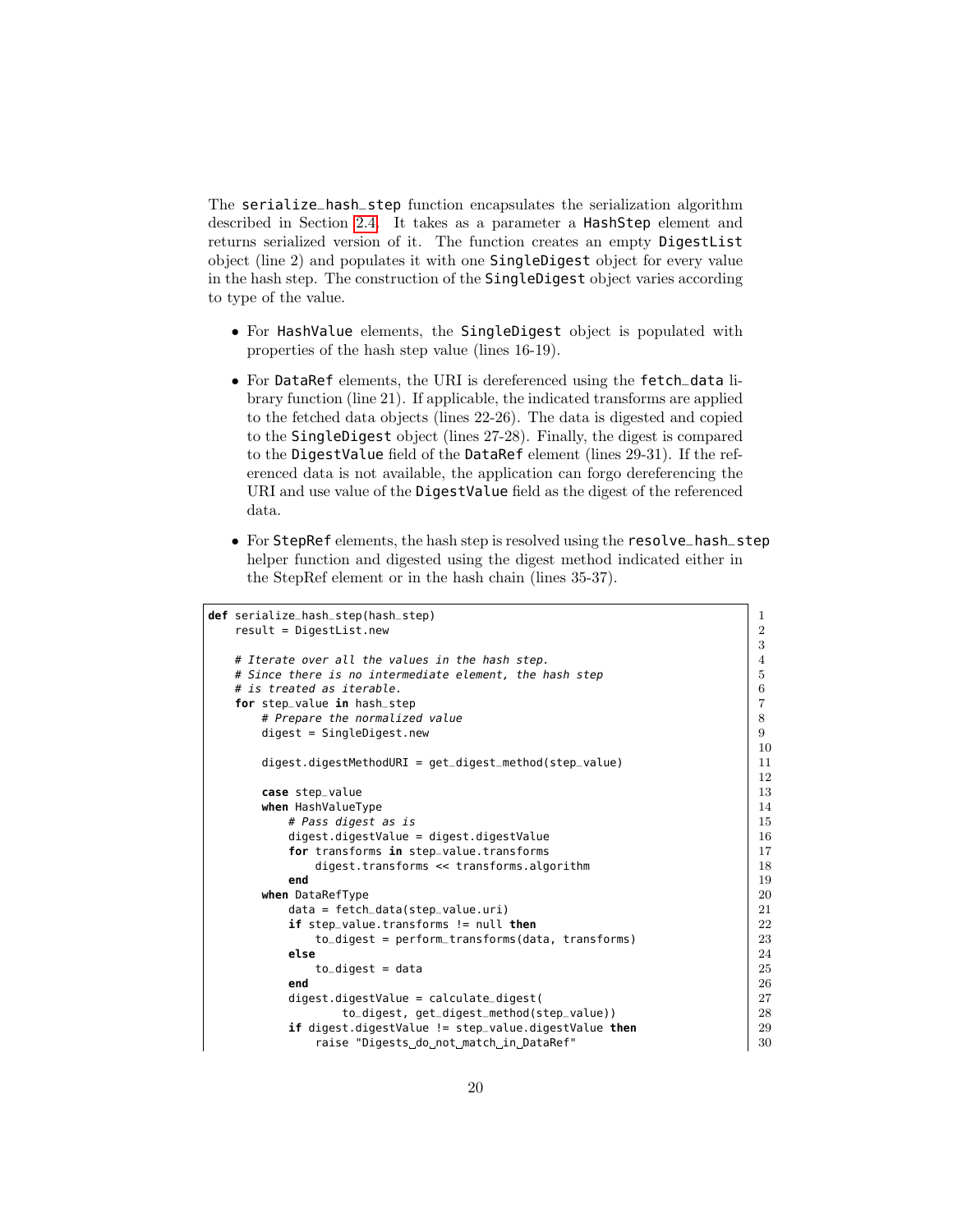| end                                           | 31 |
|-----------------------------------------------|----|
| $digest.$ transforms = step_value.transforms  | 32 |
| when StepRefType                              | 33 |
| # Derereference the URI                       | 34 |
| step_data = resolve_hash_step(step_value.uri) | 35 |
| $digest.digestValue = calculate_digest($      | 36 |
| step_data, get_digest_method(step_value))     | 37 |
| end                                           | 38 |
|                                               | 39 |
| # Add the normalized value to the output      | 40 |
| result << new_value                           | 41 |
| end                                           | 42 |
|                                               | 43 |
| return result                                 | 44 |
| end                                           | 45 |
|                                               |    |

The get\_digest\_method helper function takes as a parameter a value from a hash step and returns digest method applicable for this value. If the value contains digest method, then this is returned. Otherwise, the DefaultDigestMethod element from the containing hash chain is returned instead.

```
def get_digest_method(value) 1
 if value.digestMethod != nil then 2
  return value.digestMethod 3
 else 4
  return get_hash_chain(old_value).digestMethod \begin{bmatrix} 5 \\ 6 \end{bmatrix}end 6
end 7
```
## <span id="page-20-0"></span>4 Using Batch Hashes in ASiC Containers

This section describes the use of batch hashes for implementing batch signatures and batch time-stamps. Both of these mechanisms are implemented in terms of Associated Signature Containers (ASiC) syntax [\[ASI13\]](#page-21-5). In general, this means that the ASiC container contains the following data files:

- a HashChainResult element that represents the top of the Merkle tree calculation;
- a HashChain element containing a hash chain calculation from the data files to the hash chain result;
- one or more data files that are referenced by the hash chain.

From these data files, the file containing hash chain result must be protected by a cryptographic mechanism, such as a signature or a time-stamp. Thus, the verification process will consist of two separate steps.

1. The verifier checks that the signature or the time stamp is correct and that it references the file containing the hash chain result. This verification is done using the mechanisms described in the ASiC specification.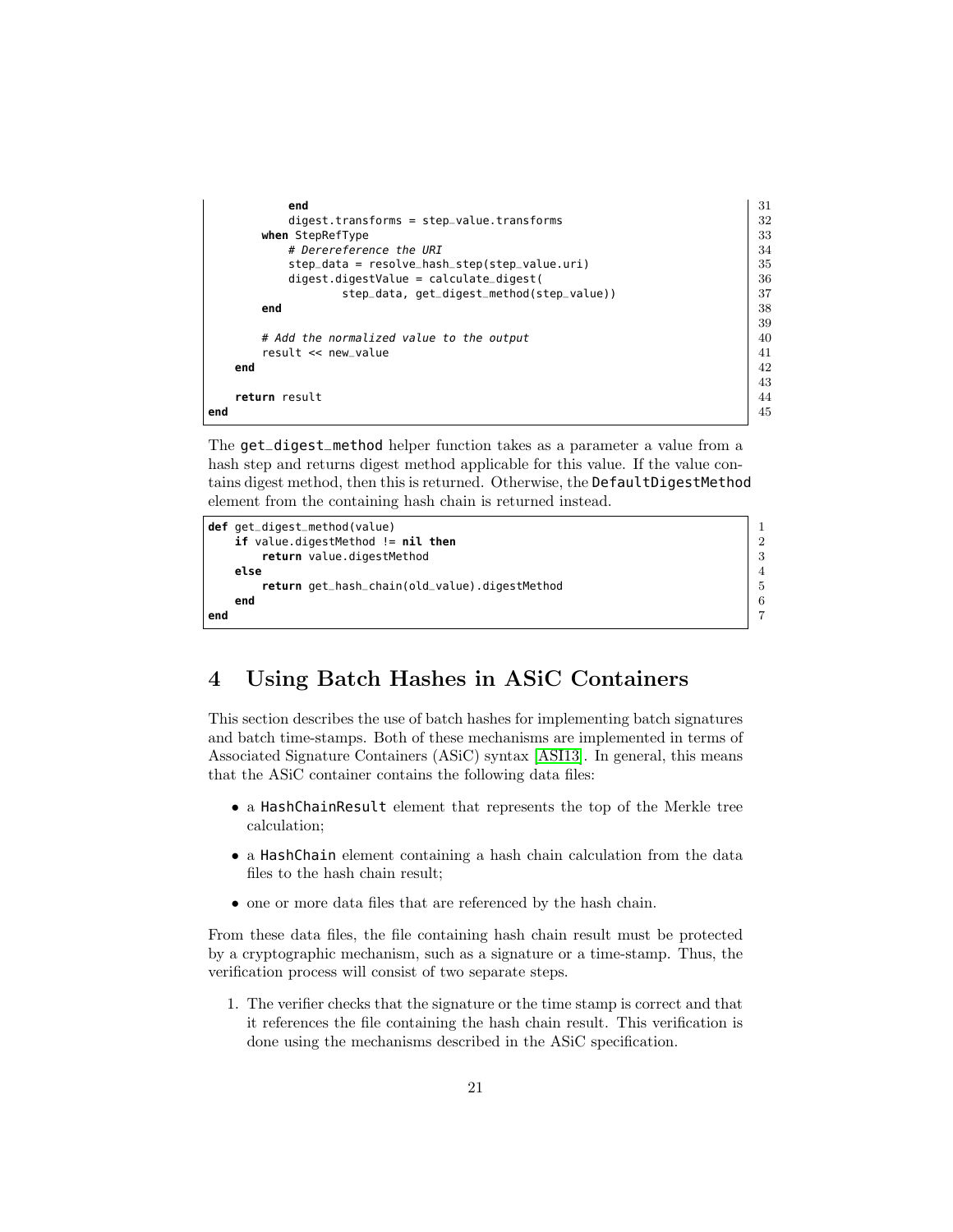2. The verifier verifies the signed or time-stamped hash chain using the algorithm described in Section [3.2.](#page-18-0) This verifies the connection between the protected hash chain result and the input data files.

Typically, the all the data files reside in the same container but this is not mandatory. It is also possible to use e.g., HTTP URIs to reference data that resides outside the ASiC container. It is application-dependent how the references to resources outside the ASiC container are processed. The application can choose either to fetch and verify the resources, to leave the external resources unverified (possibly saving the digest values so that they can be verified later), or failing the verification.

## References

- <span id="page-21-5"></span>[ASI13] Electronic Signatures and Infrastructures (ESI); Associated Signature Containers (ASiC), Version 1.3.1. Technical Specification TS 102 918, ETSI ESI, June 2013.
- <span id="page-21-3"></span>[ASN08] Information technology – Abstract Syntax Notation One (ASN.1): Specification of basic notation. Standard X.680, ITU Telecommunication Standardization Sector, November 2008.
- <span id="page-21-4"></span>[DER08] Information technology – ASN.1 encoding rules: Specification of Basic Encoding Rules (BER), Canonical Encoding Rules (CER) and Distinguished Encoding Rules (DER). Standard X.690, ITU Telecommunication Standardization Sector, November 2008.
- <span id="page-21-2"></span>[DSI08] XML Signature Syntax and Processing (Second Edition). W3c recommendation, 10 June 2008.
- <span id="page-21-1"></span>[Mer80] Ralph C. Merkle. Protocols for public key cryptosystems. In Proc. of the 1980 IEEE Symposium on Security and Privacy, pages 122–134, 1980.

## <span id="page-21-0"></span>A XML Schema for Hash Chains

```
<?xml version="1.0" encoding="UTF-8"?>
<schema xmlns="http://www.w3.org/2001/XMLSchema"
    targetNamespace="http://cyber.ee/hashchain"
    xmlns:tns="http://cyber.ee/hashchain"
    elementFormDefault="qualified"
    xmlns:ds="http://www.w3.org/2000/09/xmldsig#">
    <import
        schemaLocation="http://www.w3.org/TR/xmldsig-core/xmldsig-core-schema.xsd"
        namespace="http://www.w3.org/2000/09/xmldsig#"/>
```

```
<complexType name="HashChainType">
```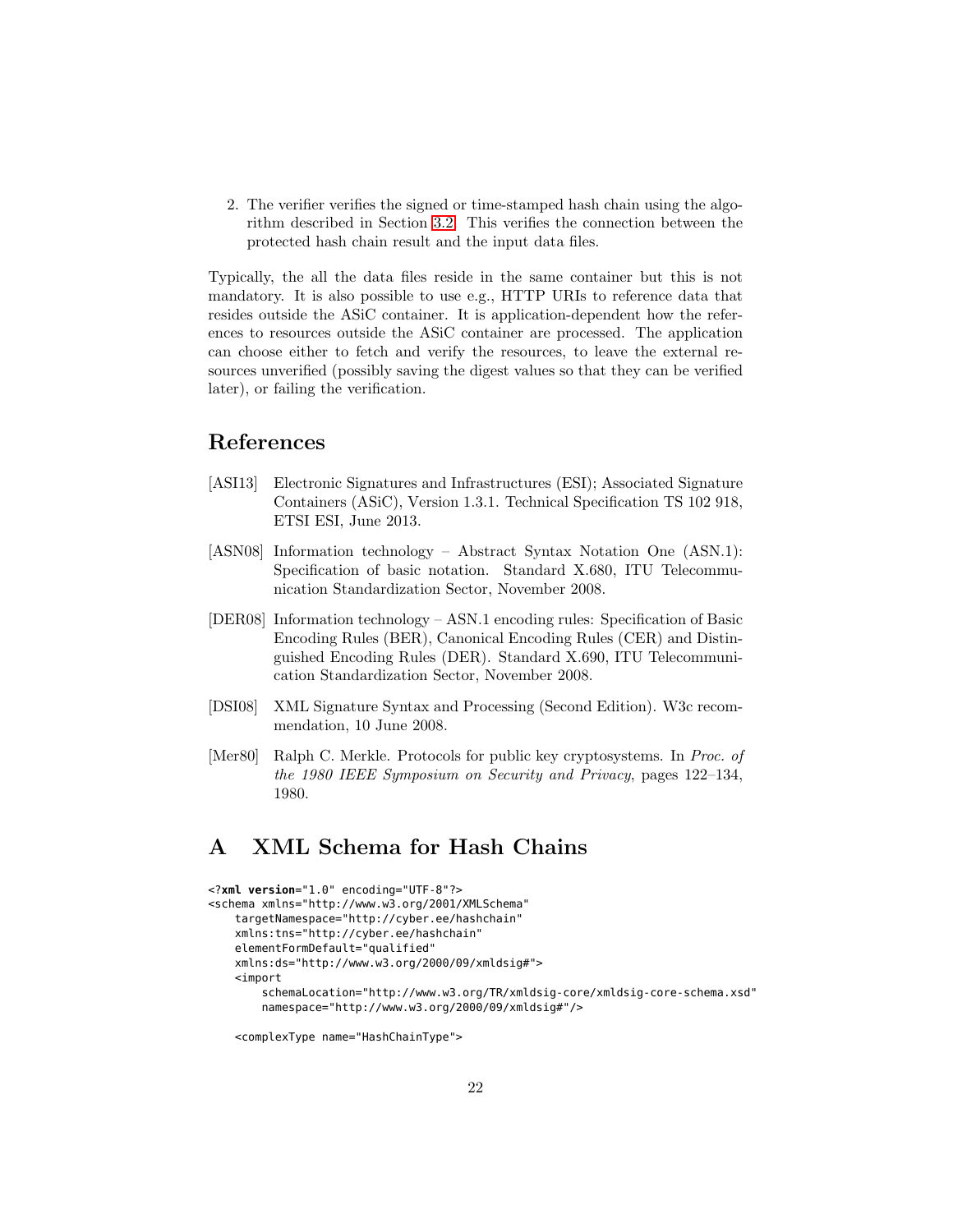```
<sequence>
        <element name="DefaultDigestMethod"
            type="ds:DigestMethodType" minOccurs="0"> </element>
        <element name="HashStep" type="tns:HashStepType"
            minOccurs="0" maxOccurs="unbounded"> </element>
    </sequence>
</complexType>
<complexType name="HashStepType">
    <sequence>
        <choice maxOccurs="unbounded" minOccurs="0">
            <element name="HashValue" type="tns:HashValueType"/>
            <element name="StepRef" type="tns:StepRefType"/>
            <element name="DataRef" type="tns:DataRefType"/>
        </choice>
    </sequence>
    <attribute name="id" type="ID"/>
</complexType>
<complexType name="AbstractValueType">
    <sequence>
        <element minOccurs="0" ref="ds:DigestMethod"/>
    </sequence>
</complexType>
<complexType name="StepRefType">
    <complexContent>
        <extension base="tns:AbstractValueType">
            <attribute name="URI" type="anyURI" use="required"/>
        </extension>
    </complexContent>
</complexType>
<complexType name="DataRefType">
    <complexContent>
        <extension base="tns:AbstractValueType">
            <sequence>
                <element minOccurs="0" ref="ds:Transforms"/>
            </sequence>
            <attribute name="URI" type="anyURI" use="required"/>
        </extension>
    </complexContent>
</complexType>
<complexType name="HashValueType">
    <complexContent>
       <extension base="tns:AbstractValueType">
            <sequence>
                <element minOccurs="0" ref="ds:Transforms"/>
                <element ref="ds:DigestValue"/>
            </sequence>
       </extension>
    </complexContent>
</complexType>
<complexType name="HashChainResultType">
    <complexContent>
       <extension base="tns:StepRefType">
            <sequence>
                <element ref="ds:DigestValue"/>
            </sequence>
```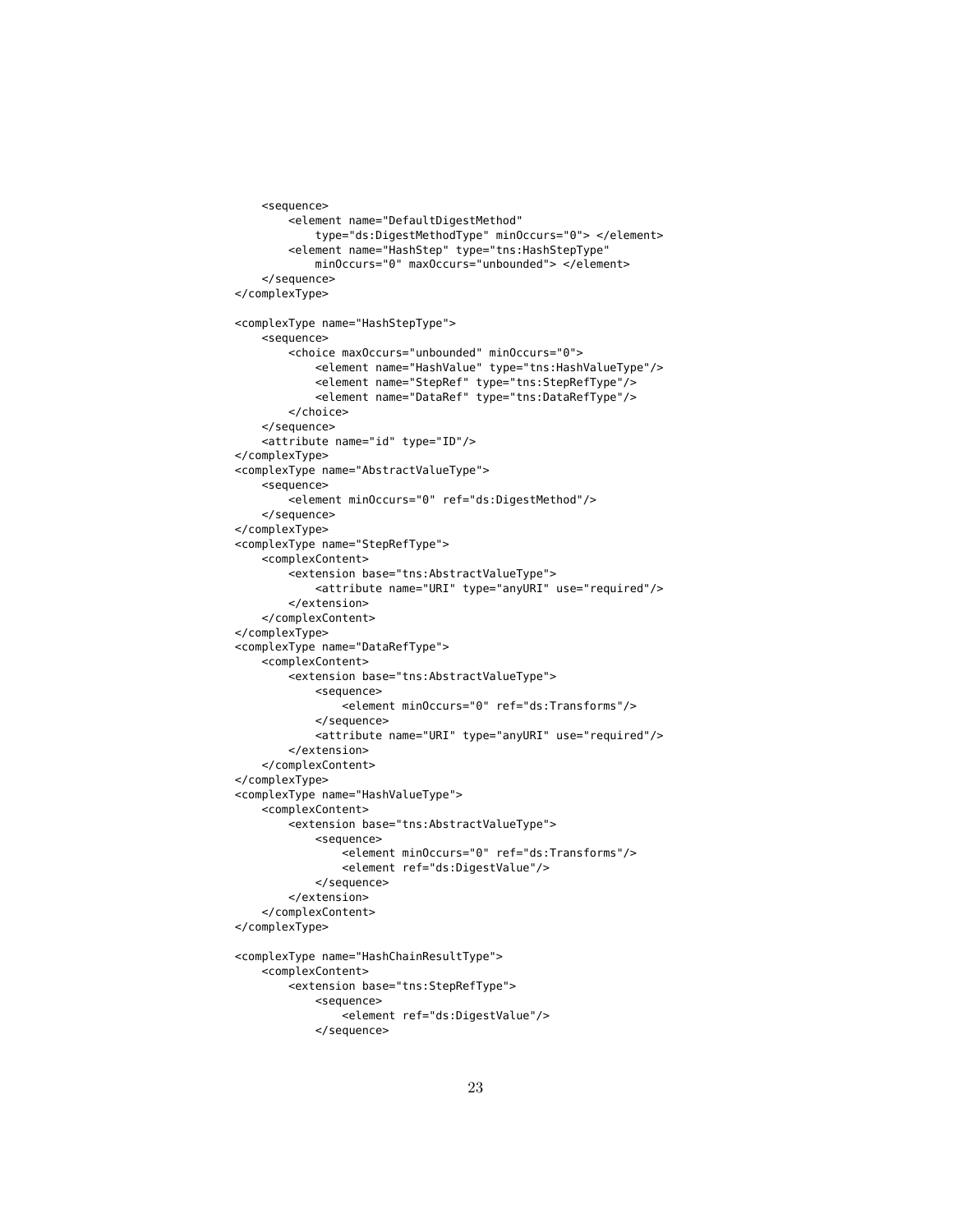```
</extension>
    </complexContent>
</complexType>
<element name="HashChain" type="tns:HashChainType"/>
<element name="HashChainResult" type="tns:HashChainResultType"/>
```
#### </schema>

## <span id="page-23-0"></span>B ASN.1 Module for **DigestList** Data Type

```
BatchHashDigestList
    { iso(1) identified-organization(3) dod(6) internet(1) private(4)
   enterprise(1) cybernetica(3516) id-mod(4) id-mod-batchhashes(8) }
DEFINITIONS EXPLICIT TAGS ::=
BEGIN
DigestList ::= SEQUENCE OF SingleDigest
SingleDigest ::= SEQUENCE {
    digestValue OCTET STRING,
    digestMethodURI UTF8String,
    transformsURI SEQUENCE OF UTF8String
}
END
```
## <span id="page-23-1"></span>C Algorithm for Creating Hash Chains

```
# Represents node in a Merkle hash tree
class TreeNode
   # Digest value of this node
   attr_accessor :digest
   # Array of children (if non-leaf)
   attr_accessor :children
    # Transforms used to build this node
    attr_accessor :transforms
end
# Represents result of a batch hashing operation
class BatchHash
   # The result of the hash chain calculation
    # that is signed or time-stamped (ReferenceType)
    attr_accessor :hash_chain_result
    # Array of hash chains, one chain for every input data item
    attr_accessor :hash_chains
end
# Calculates batch hash of given data items.
# Returns object of type BatchHash.
def batch_hash(data_items, item_transforms, digest_method)
   tree = build_tree(data_items, item_transforms, digest_method)
    result = BatchHash.new
```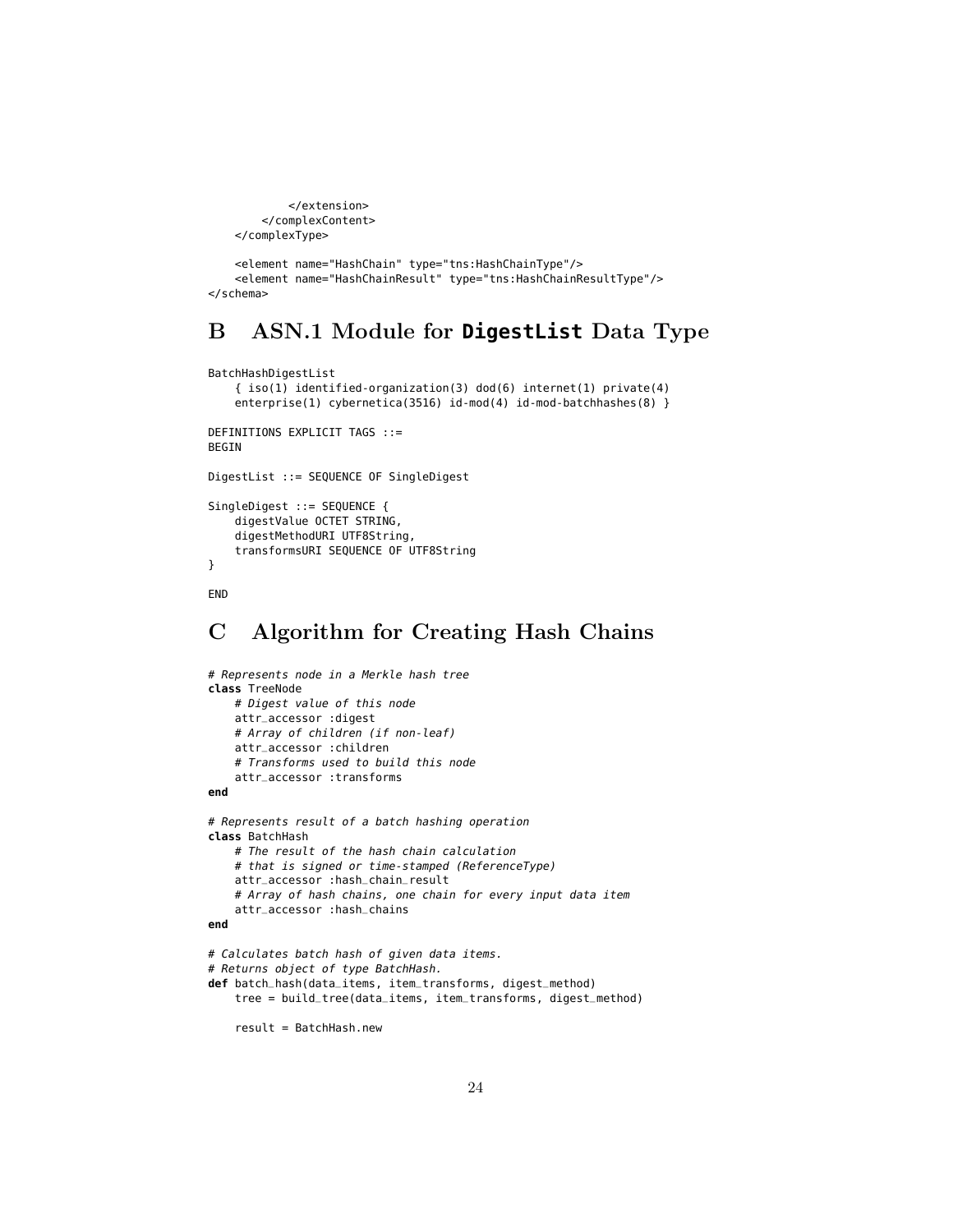```
result.hash_chain_result = HashChainResultType.new
    # Hash chain result refers to first step of the hash chain.
    # The step can also be outside the current document.
    result.hash_chain_result.uri = "#step_0"
    result.hash_chain_result.digestMethod = digest_method
    result.hash_chain_result.digestValue = tree.digest
    # Build the hash chains
    result.hash_chains = build_hash_chains(tree, digest_method)
    return result
end
# Builds the merkle hash tree of given data items.
# Returns the tree.
def build_tree(data_items, item_transforms, digest_method)
    if data_items.length == 1 then
        # We have only one item, build a leaf node
        result = TreeNode.new
        result.digest = transform_and_digest(data_items[0],
                item_transforms, digest_method)
        result.transforms = item_transforms
        # Mark it as leaf node
        result.children = nil
        return result
    else
        # Build a non-leaf node
        # Decide where to split the input array
        split_index = (data_items.length / 2.0).ceil
        # Build the left and right child nodes
        left_node = build_tree(data_items[0, split_index],
                item_transforms, digest_method)
        right_node = build_tree(
                data_items[split_index, data_items.length],
                item_transforms, digest_method)
        # Create the corresponding TreeNode object
        return build_tree_node([left_node, right_node],
                digest_method)
    end
end
# Create TreeNode object from the input data
def build_tree_node(children, digest_method)
    result = TreeNode.new
    result.digest = digest_hash_step(children, digest_method)
    result.transforms = nil
    result.children = children
    return result
end
# Serializes a hash step composing of given nodes.
def digest_hash_step(nodes, digest_method)
    # Create the data structure that will be digested
    digest_list = DigestList.new
```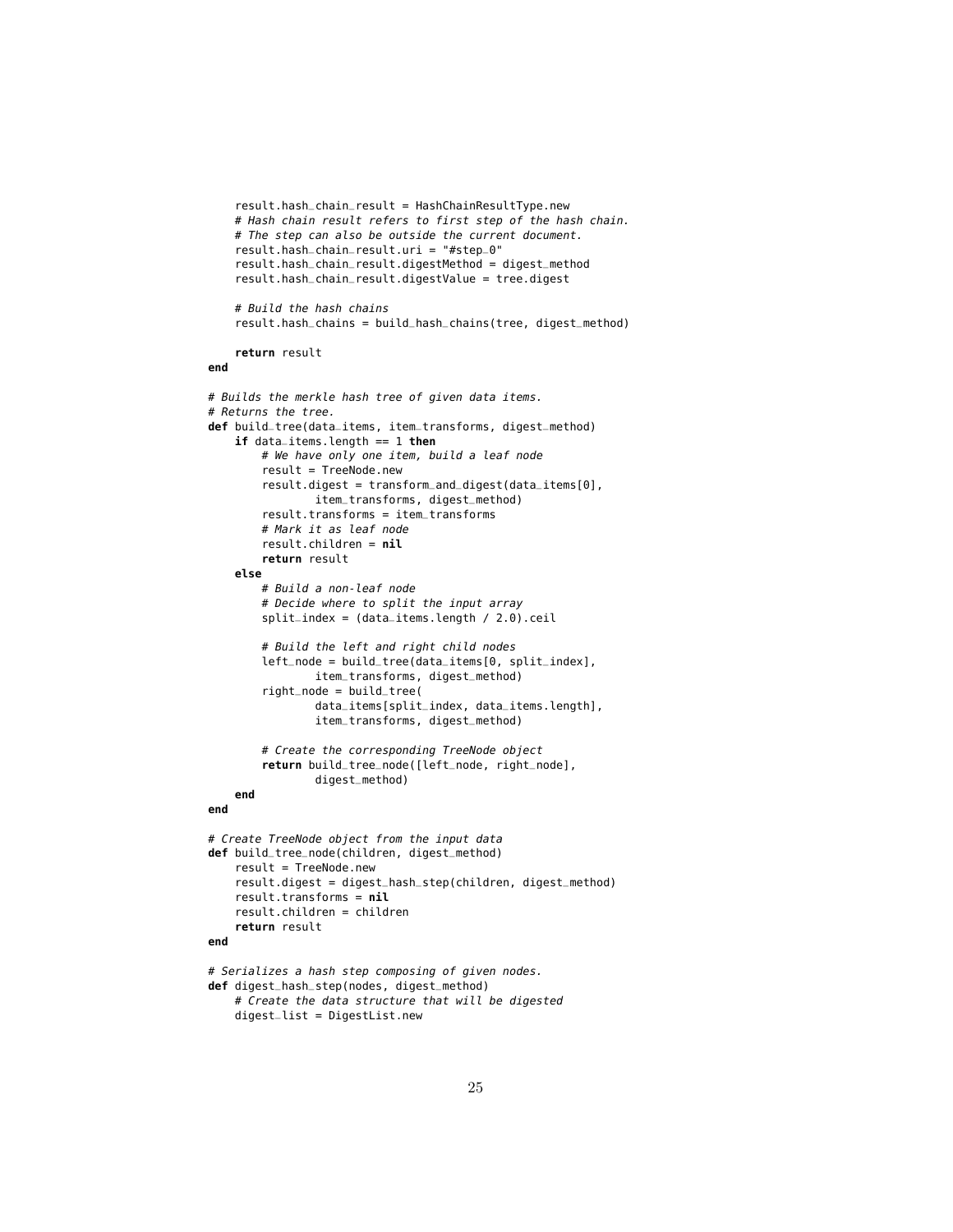```
for node in nodes
        digest_item = SingleDigest.new
        # Fill in the transforms field
        if node.transforms != nil then
            for transform in node.transforms
                digest_item.transformsURI << transform.algorithm
            end
        end
        digest_item.digestMethodURI = digest_method
        digest_item.digestValue = node.digest
        digest_list << digest_item
   end
    # Transform the data structure and calculate digest
    return calculate_digest(der_encode(digest_list),
            digest_method)
end
# Helper function that combines two related tasks
def transform_and_digest(data, transforms, digest_method)
    if transforms != nil then
        before_digest = perform_transforms(data, transforms)
    else
       before\_digest = dataend
    # Calculate digest
    return calculate_digest(before_digest, digest_method)
end
# Build hash chains from a given tree.
# Returns array of hash chains.
def build_hash_chains(tree, digest_method)
    # Template will contain the global fields of hash chain
    # and the previous hash steps.
    template = HashChainType.new
    # Set the default value so that hash steps will be smaller
    template.defaultDigestMethod = digest_method
    # This will receive the hash chains for all the data items
    result = []# Walk the tree and construct the result
    build_for_node(tree, template, result)
    return result
end
# Builds hash steps for a given tree node and adds them to
# the result.
# The parameter template contains hash steps corresponding
# to higher levels of the tree.
def build_for_node(node, template, result)
    for i in 0..(node.children.length - 1)
```

```
current_child = node.children[i]
```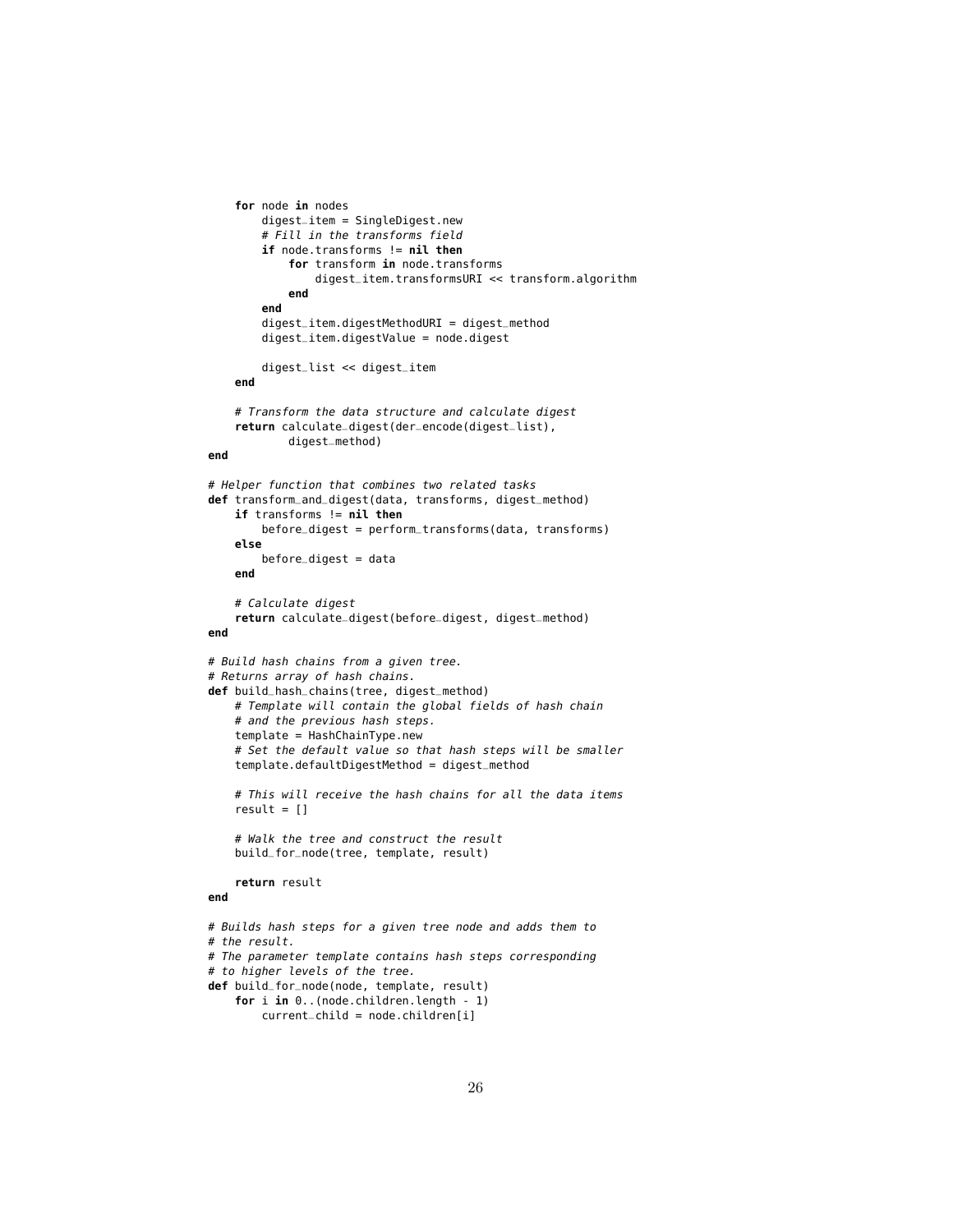```
# Build a new template containing this hash step
        new_template = copy_template(template)
        # Create hash step for this node
        new_step = build_new_step(node.children, i, template)
        # Add new step to the end.
        new_template << new_step
        if is_leaf?(current_child) then
            # We have a full hash chain in our hands
            result << new_template
        else
            # Build hash steps for children
            build_for_node(current_child, new_template, result)
        end
    end
end
# Builds a new hash step and returns it.
# Parameter ref_node_idx is index of the value that
# should be RefValue instead of HashValue.
def build_new_step(nodes, ref_node_idx, template)
    new_step = HashStepType.new
    new\_step.id = step_id(template.length)# Go over all the nodes
    for i in 0..(nodes.length - 1)
       if i == ref_node_idx then
            # This is the value that should reference the
            # next hash step
            if is_leaf?(nodes[i]) then
                # This was a leaf node. This means that the
                # reference is not to another hash step but
                # to data item instead.
                data_ref = DataRefType.new
                data_ref.uri = "/data"
                data_ref.transpose = nodes[i].transformsdata_ref.digestValue = nodes[i].digest
                new_step << data_ref
            else
                # We refer to hash step generated for next
                # level of the tree
                step_ref = StepRefType.new
                step_ref.uri = "#" + step_id(template.length + 1)
                new_step << step_ref
            end
        else
            # This is hash value corresponding to the tree nodes
            # not present in the hash chain
            digest_value = HashValueType.new
            digest_value.digestValue = nodes[i].digest
            digest_value.transforms = nodes[i].transforms
            new_step << digest_value
        end
   end
```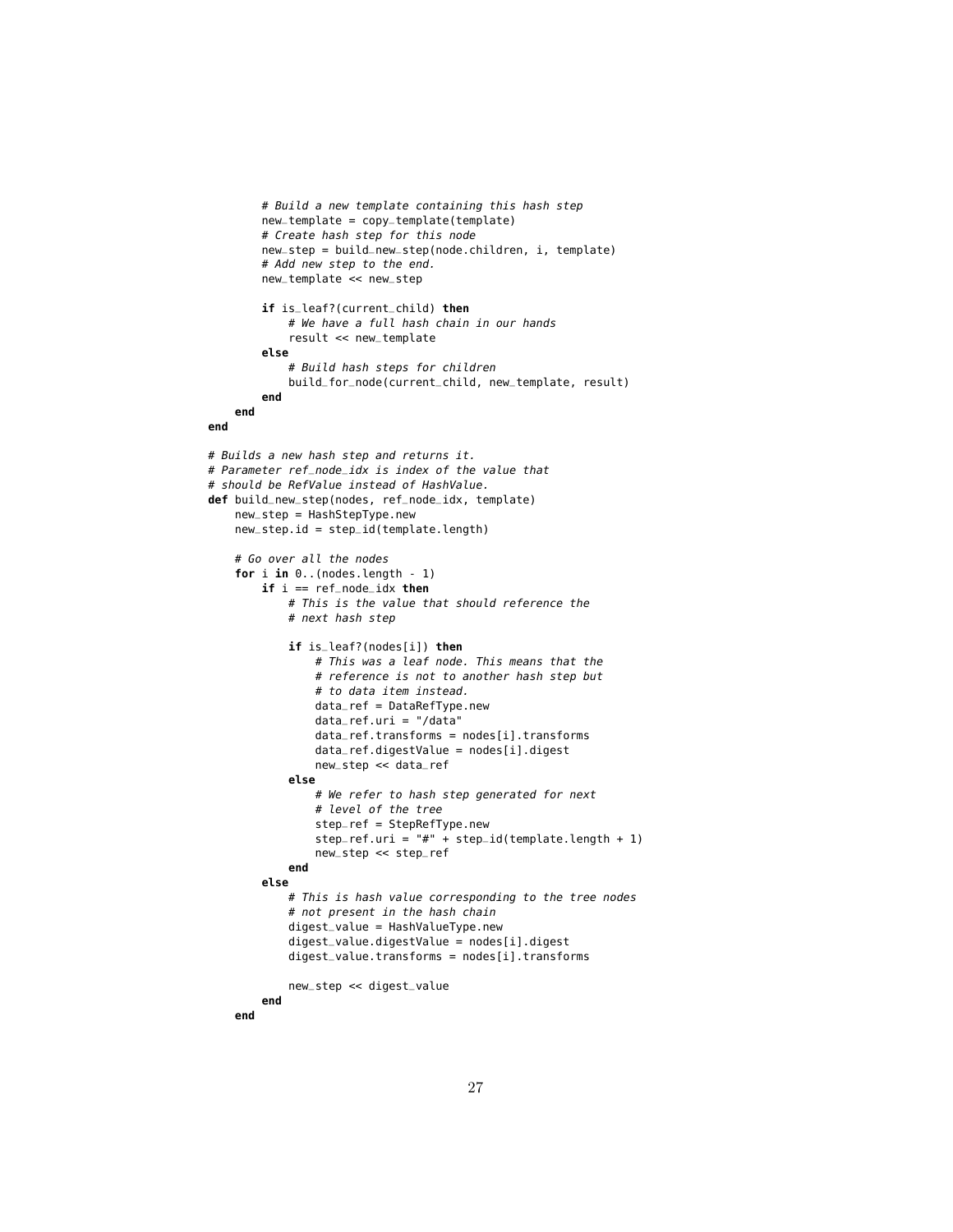```
return new_step
end
# Makes copy of a hash chain template
def copy_template(template)
    result = HashChainType.new
    # Copy the default value
    result.defaultDigestMethod = template.defaultDigestMethod
    # Copy the hash steps created so far
    for hash_step in template
        result << hash_step
    end
    return result
end
# Create unique identifier for a given step
def step_id(id)
    return "step_#{id}"
end
# Returns true, if the node is a leaf node
def is_leaf?(node)
    return node.children == nil
end
```
## <span id="page-27-0"></span>D Algorithm for Verifying Hash Chains

```
def verify_hash_chain(hash_chain_result)
    # Dereference the URI
   hash_step_data = resolve_hash_step(hash_chain_result.uri)
    # Calculate digest
    digested_data = calculate_digest(
           hash_step_data,
            hash_chain_result.digestMethod)
   # Verify that the calculated digest matches
    # the digest in hash chain result
    if digested_data != hash_chain_result.digestValue then
       raise "Digests_do_not_match"
    end
    # Otherwise, everything is fine.
end
def resolve_hash_step(uri)
   hash_step = fetch_data(uri)
    return serialize_hash_step(hash_step)
end
def serialize_hash_step(hash_step)
    result = DigestList.new
```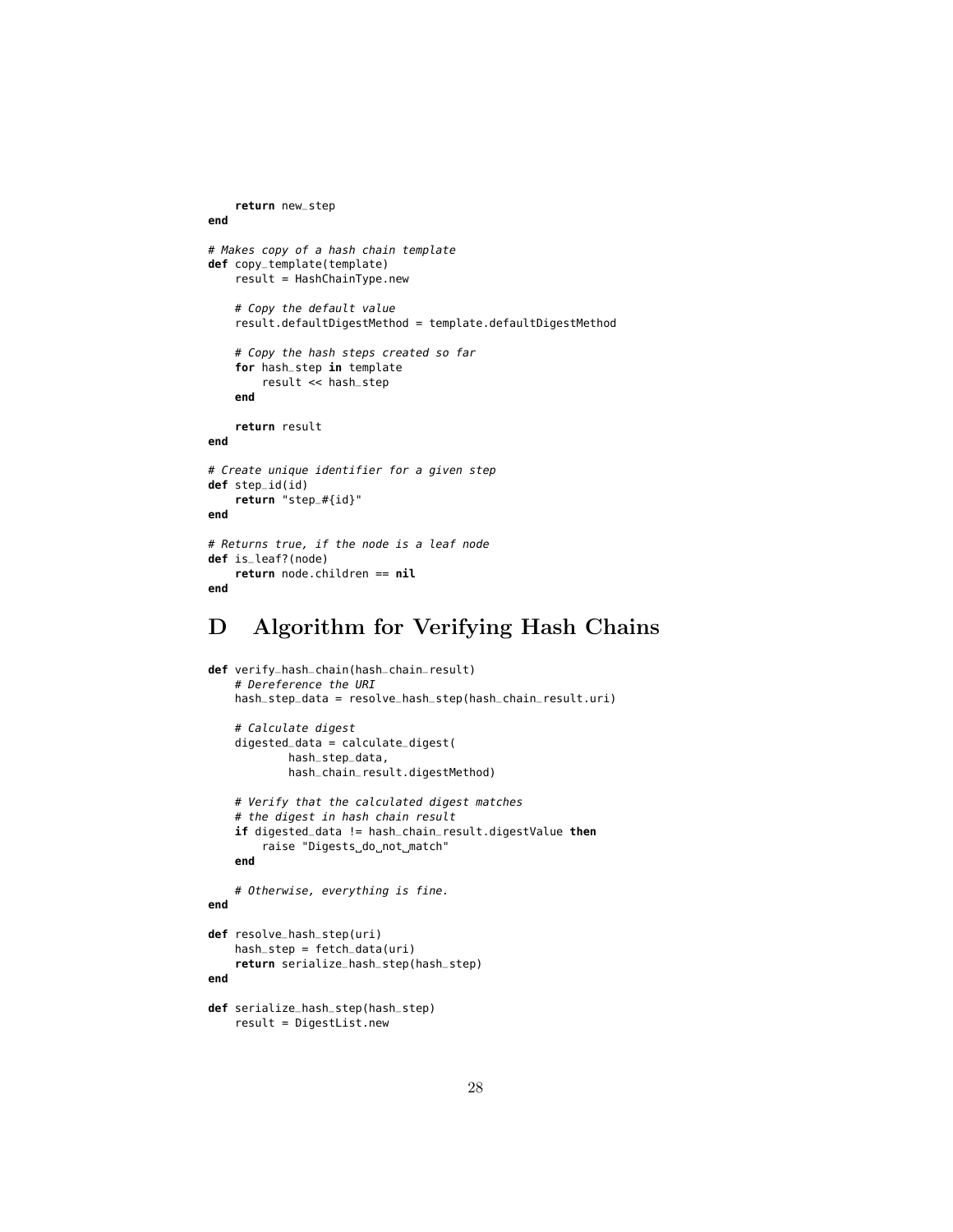```
# Iterate over all the values in the hash step.
    # Since there is no intermediate element, the hash step
    # is treated as iterable.
    for step_value in hash_step
        # Prepare the normalized value
        digest = SingleDigest.new
        digest.digestMethodURI = get_digest_method(step_value)
        case step_value
        when HashValueType
            # Pass digest as is
            digest.digestValue = digest.digestValue
            for transforms in step_value.transforms
                digest.transforms << transforms.algorithm
            end
        when DataRefType
            data = fetch_data(step_value.uri)
            if step_value.transforms != null then
                to_digest = perform_transforms(data, transforms)
            else
                to\_digest = dataend
            digest.digestValue = calculate_digest(
                    to_digest, get_digest_method(step_value))
            if digest.digestValue != step_value.digestValue then
                raise "Digests_do_not_match_in_DataRef"
            end
            digest.transforms = step_value.transforms
        when StepRefType
            # Derereference the URI
            step_data = resolve_hash_step(step_value.uri)
            digest.digestValue = calculate_digest(
                    step_data, get_digest_method(step_value))
        end
        # Add the normalized value to the output
        result << new_value
    end
    return result
end
def get_digest_method(value)
    if value.digestMethod != nil then
        return value.digestMethod
    else
        return get_hash_chain(old_value).digestMethod
   end
end
```
## <span id="page-28-0"></span>E Examples of the Data Structures

This appendix contains examples of the data structures. The examples are cryptographically correct and can be used to test implementations for compliance with this specification.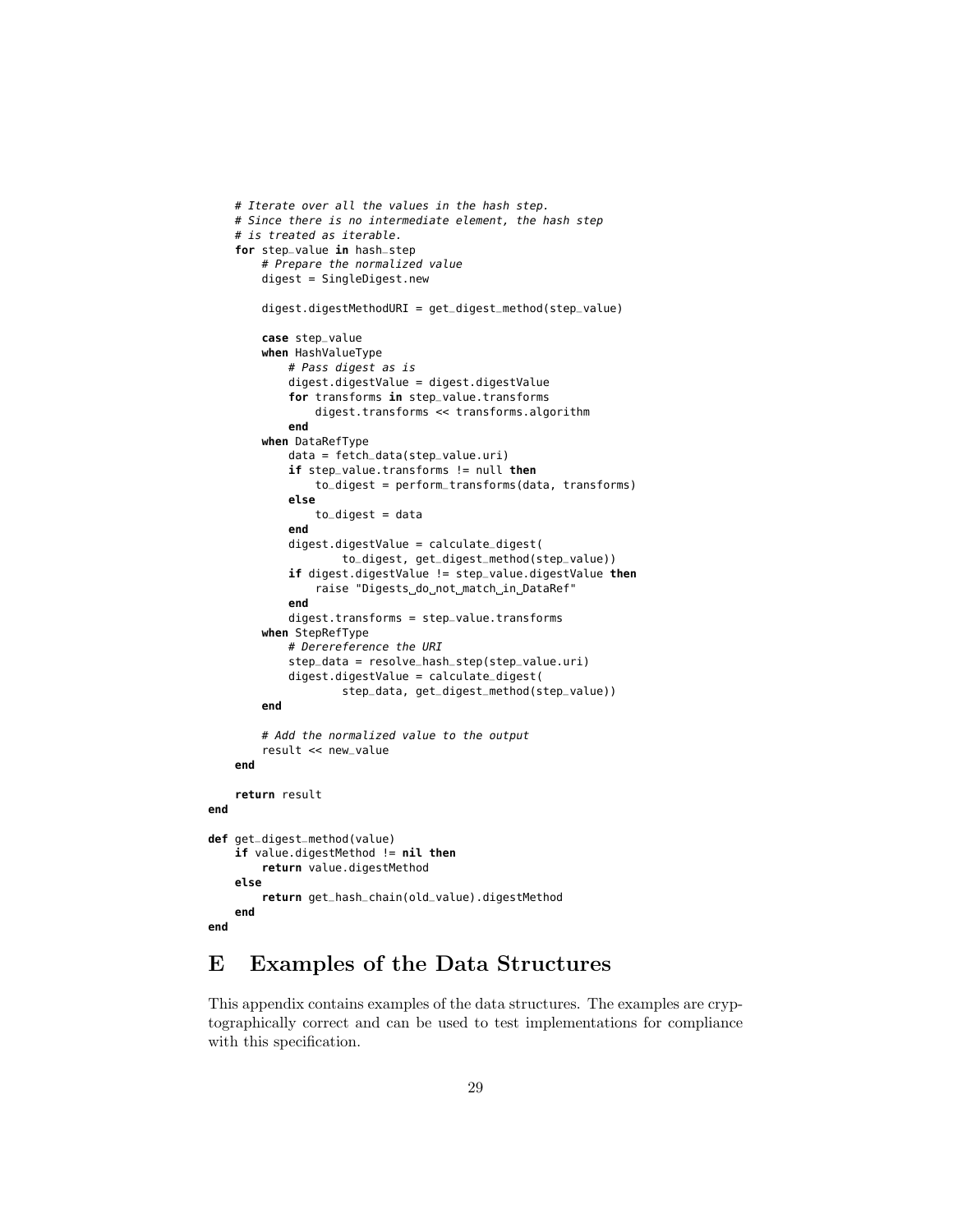We construct the example tree from Section [1.3](#page-5-0) and the corresponding hash chains for authenticating each message.

First, the messages  $M_i$  are the strings "one", "two", "three", "four". Their corresponding hashes  $m_i$  have the following values. Note: from here on, binary data is presented in Base64 encoded form.

- $m_1$ ="dpLDrTVAu4A8Ags67mbNiIcSMjTqDG5xQ8Ct1z/0Me0="
- $\bullet~~m_2$ ="P8TM/nRYcOLA2Z9x8w/wZWyN7dQcwdfT03aw2+aF4vM="
- $\bullet$   $m_3$ ="i1udsME9skJWyCmqNkqpDG0uujGLkjKkq5MTuVTTVV8="
- $\bullet$   $m_4$ ="BO+vCA9aPnThwp0cpqSFaTgsu80yTo1Z0rg+8hwDnwA="

Next, we present serialized versions of the hash steps  $M_{12}$ ,  $M_{34}$ , M and their corresponding hashes  $m_{12} = h(M_{12}), m_{34} = h(M_{34}),$  and  $m = h(M)$ . We use SHA-256 digest function (with identifier [http://www.w3.org/2001/04/](http://www.w3.org/2001/04/xmlenc#sha256) [xmlenc#sha256](http://www.w3.org/2001/04/xmlenc#sha256)) throughout this example.

•  $M_{12}$ =

MIGeME0EIHaSw601QLuAPAILOu5mzYiHEjI06gxucUPArdc/9DHtDCdodHRwOi8v d3d3LnczLm9yZy8yMDAxLzA0L3htbGVuYyNzaGEyNTYwADBNBCA/xMz+dFhw4sDZ n3HzD/BlbI3t1BzB19PTdrDb5oXi8wwnaHR0cDovL3d3dy53My5vcmcvMjAwMS8w NC94bWxlbmMjc2hhMjU2MAA=

- $m_{12}$ ="MARSPzN9ZeFA+a9/yBxPkyIv/z36AP8GqQzEbFW/l84="
- $M_{34}$  =

```
MIGeME0EIItbnbDBPbJCVsgpqjZKqQxtLroxi5IypKuTE7lU01VfDCdodHRwOi8v
d3d3LnczLm9yZy8yMDAxLzA0L3htbGVuYyNzaGEyNTYwADBNBCAE768ID1o+dOHC
nRympIVpOCy7zTJOjVnSuD7yHAOfAAwnaHR0cDovL3d3dy53My5vcmcvMjAwMS8w
NC94bWxlbmMjc2hhMjU2MAA=
```
- $\bullet$   $m_{34}$ ="CJdduPWzdgD0PdwsNkHdAnS6wQgw2Okr5p++u4Wt+kk="
- $\bullet M=$

MIGeME0EIDAEUj8zfWXhQPmvf8gcT5MiL/89+gD/BqkMxGxVv5fODCdodHRwOi8v d3d3LnczLm9yZy8yMDAxLzA0L3htbGVuYyNzaGEyNTYwADBNBCAIl1249bN2APQ9 3Cw2Qd0CdLrBCDDY6Svmn767ha36SQwnaHR0cDovL3d3dy53My5vcmcvMjAwMS8w NC94bWxlbmMjc2hhMjU2MAA=

•  $m$ ="D7oIIfhfp4ToT729xyx991PvstI5XvpW+d7oeWvXw8E="

The previously described Merkle tree is represented by the following hash chain result (assuming that the hash chain is saved to file /hashchain.xml).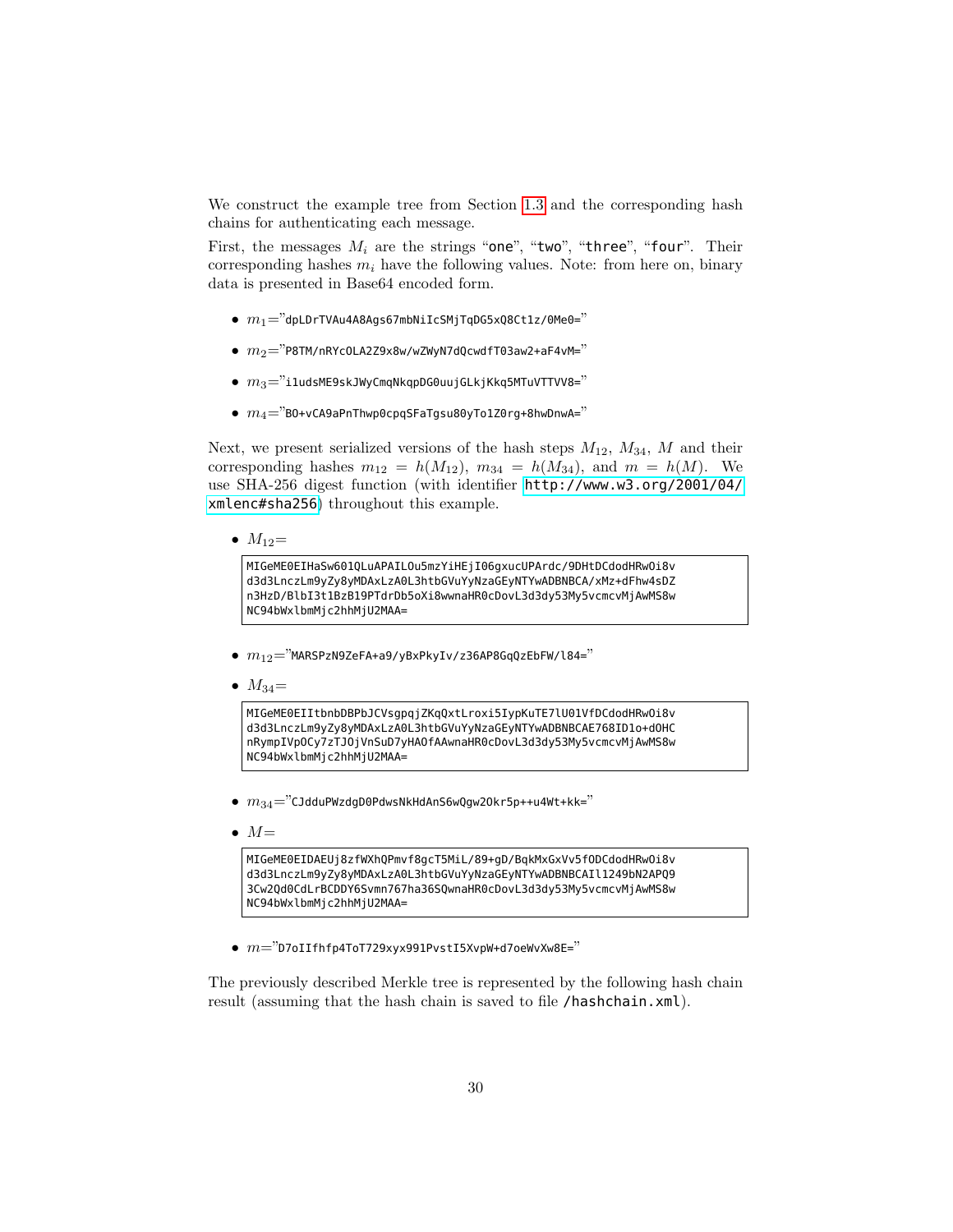```
<HashChainResult xmlns:ds="http://www.w3.org/2000/09/xmldsig#"
   xmlns="http://cyber.ee/hashchain"
   URI="/hashchain.xml#step_0">
   <ds:DigestMethod
       Algorithm="http://www.w3.org/2001/04/xmlenc#sha256"/>
   <ds:DigestValue>D7oIIfhfp4ToT729xyx991PvstI5XvpW+d7oeWvXw8E=</ds:DigestValue>
</HashChainResult>
```
Next, we construct a hash chain for each of the input message. The data files are assumed to reside in external files /data1 to /data4.

The following XML element contains the hash chain for message  $M_1$ .

```
<HashChain xmlns:ds="http://www.w3.org/2000/09/xmldsig#"
   xmlns="http://cyber.ee/hashchain">
   <DefaultDigestMethod
       Algorithm="http://www.w3.org/2001/04/xmlenc#sha256"/>
   <HashStep id="step_0">
       <StepRef URI="#step_1"/> <!-- M12 -->
       <HashValue> <!-- m34 -->
           <ds:DigestValue>CJdduPWzdgD0PdwsNkHdAnS6wQgw2Ok
                            r5p++u4Wt+kk=</ds:DigestValue>
       </HashValue>
   </HashStep>
   <HashStep id="step_1">
       <DataRef URI="/data1"> <!-- M1 -->
            <ds:DigestValue>dpLDrTVAu4A8Ags67mbNiIcSMjTqDG5
                            xQ8Ct1z/0Me0=</ds:DigestValue>
       </DataRef>
       <HashValue> <!-- m2 -->
           <ds:DigestValue>P8TM/nRYcOLA2Z9x8w/wZWyN7dQcwdf
                            T03aw2+aF4vM=</ds:DigestValue>
       </HashValue>
   </HashStep>
</HashChain>
```
The following XML element contains the hash chain for message  $M_2$ .

```
<HashChain xmlns:ds="http://www.w3.org/2000/09/xmldsig#"
   xmlns="http://cyber.ee/hashchain">
   <DefaultDigestMethod
       Algorithm="http://www.w3.org/2001/04/xmlenc#sha256"/>
   <HashStep id="step_0">
       <StepRef URI="#step_1"/> <!-- M12 -->
       <HashValue> <!-- m34 -->
            <ds:DigestValue>CJdduPWzdgD0PdwsNkHdAnS6wQgw2Ok
                            r5p++u4Wt+kk=</ds:DigestValue>
       </HashValue>
   </HashStep>
   <HashStep id="step_1">
       <HashValue> <!-- m1 -->
           <ds:DigestValue>dpLDrTVAu4A8Ags67mbNiIcSMjTqDG5
                            xQ8Ct1z/0Me0=</ds:DigestValue>
       </HashValue>
       <DataRef URI="/data2"> <!-- M2 -->
            <ds:DigestValue>P8TM/nRYcOLA2Z9x8w/wZWyN7dQcwdf
                            T03aw2+aF4vM=</ds:DigestValue>
```